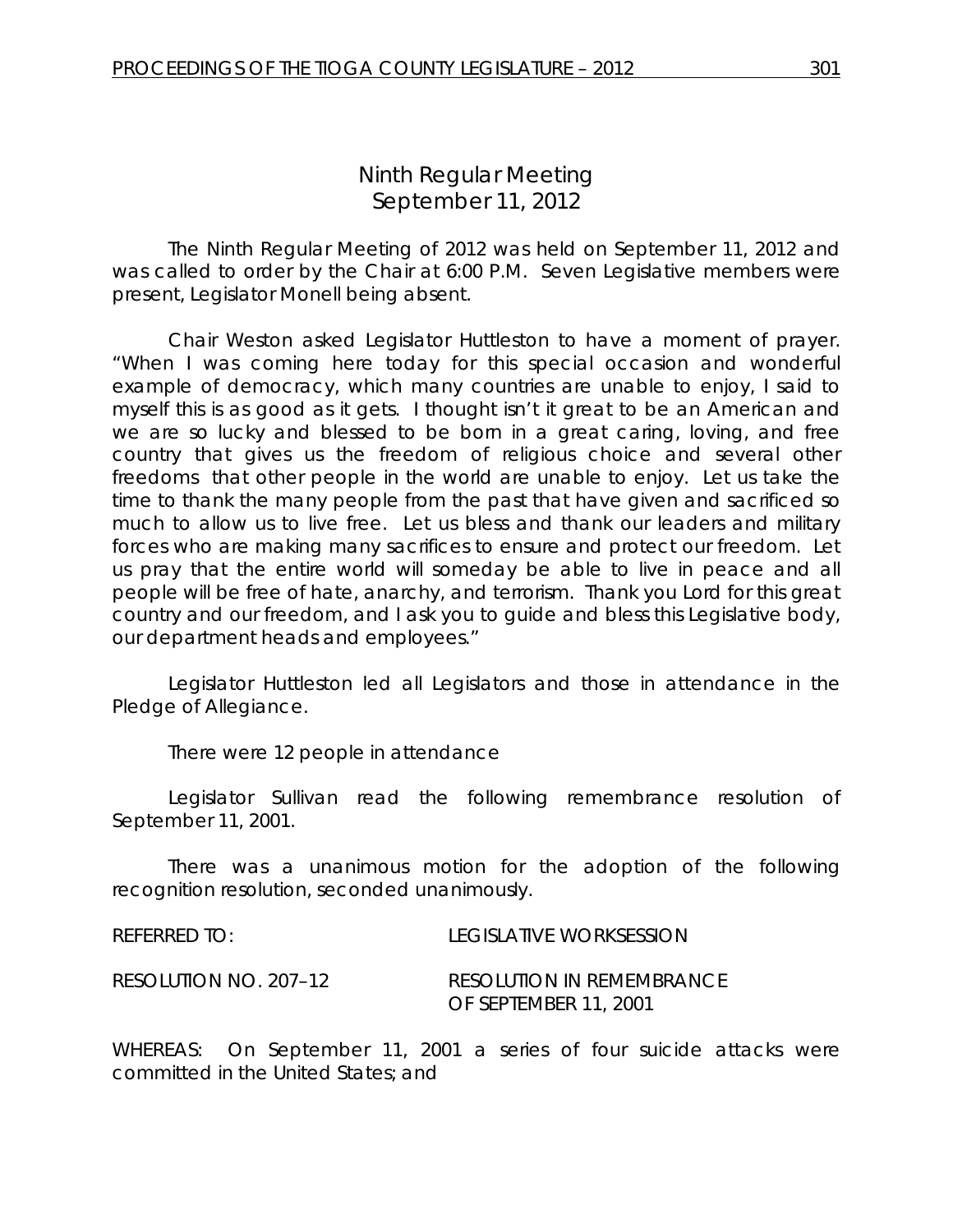WHEREAS: On that Tuesday morning, 19 terrorists from the Islamist militant group Al-Qaeda hijacked four passenger jets. The hijackers intentionally piloted two of those planes, American Airlines Flight 11 and United Airlines Flight 175 into the North and South Towers of the World Trade Center Complex in New York City; and

WHEREAS: The hijackers also intentionally crashed American Airlines Flight 77 into the Pentagon in Arlington, Virginia, and intended to pilot the fourth hijacked jet, United Airlines Flight 93 into the United States Capitol Building in Washington, D.C., however, the plane crashed into a field near Shanksville, Pennsylvania after its passengers attempted to take control of the jet from the hijackers; and

WHEREAS: Nearly 3000 people died in the attacks, including the 246 civilians and 19 hijackers aboard the four planes, none of whom survived; and

WHEREAS: The United States responded to the attacks by launching the War on Terror and invading Afghanistan to depose the Taliban, which had harbored Al-Qaeda, and in May 2011, after years at large, Bin Laden was located and killed; now therefore be it

RESOLVED: That the Tioga County Legislature would like to remember all those innocent lives lost on September 11, 2001 and applaud all those who worked so hard to save lives during that time, and to herewith take a moment of silence in remembrance of September 11, 2001.

## ROLL CALL VOTE

Unanimously Yes – Legislators Huttleston, Weston, Roberts, Sauerbrey, Standinger, Sullivan, and Hollenbeck.

No – None.

Absent – Legislator Monell.

## RESOLUTION ADOPTED UNANIMOUSLY.

Legislator Huttleston spoke. "How soon we forget the tragedies that have happened, but anyway how many people really knew where they were on September 11, 2001. I was in the Office and my daughter called, by the way it was my daughter's birthday, she was born on 09/11. She called and said dad turn the TV on, hurry up turn it on. I turned it on and I saw the second bombing of the Trade Center and I thought this is some kind, I could not believe what I was seeing. Anyway, it was hard to fathom that what you witnessed there and I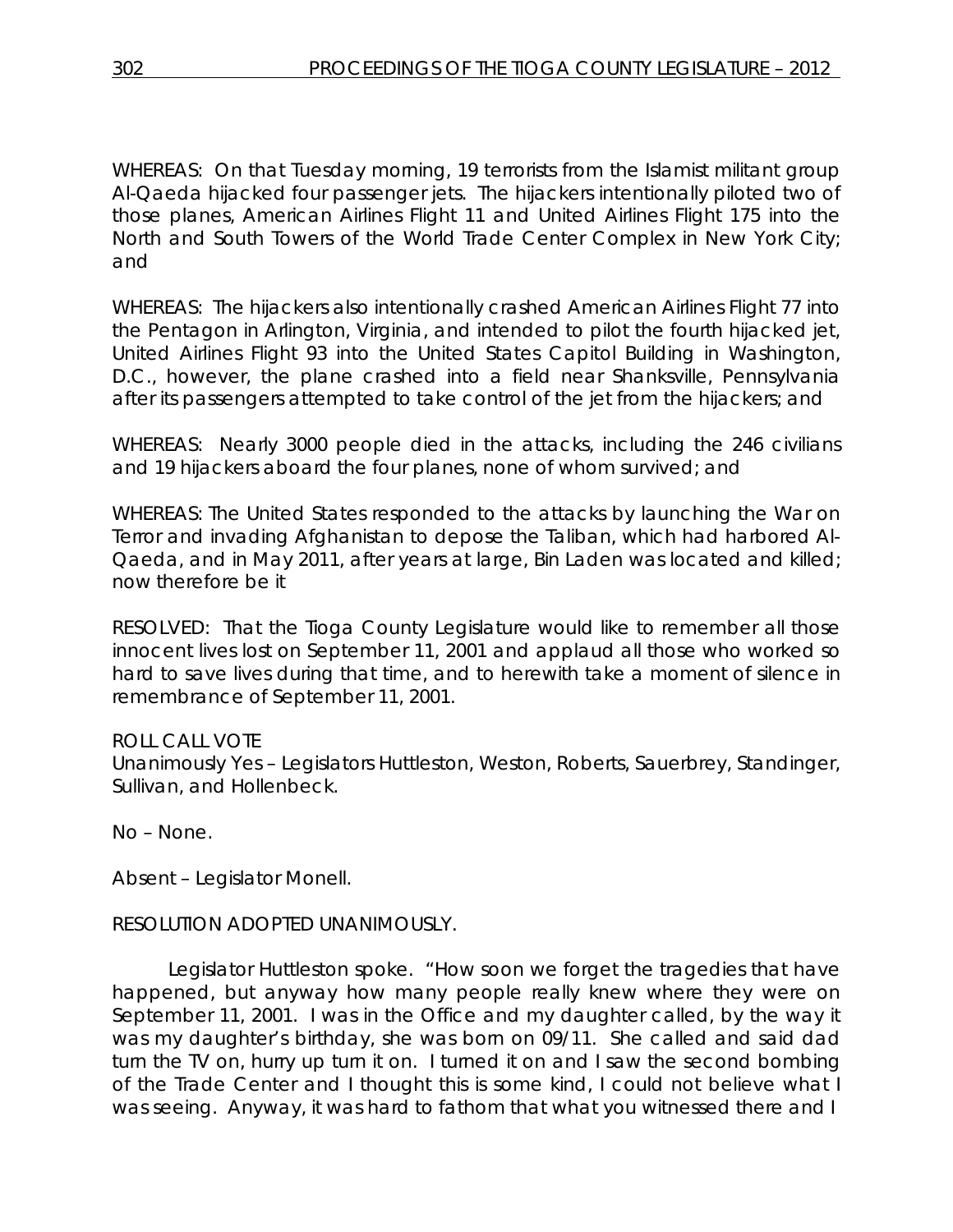remember, of course I was born, I think I was 9 years old during the attack on Pearl Harbor and I remember everybody huddled around the radio, they did not have TV then. What ended up to be a joyous day for us and my daughter's birthday, ended up to be a sad day for this country and for everybody.

"The following article appeared in the Miami Herald Newspaper shortly after the terrorist attacks on the United States and it is well said as anyone could say it and I want to share it with you. Reading the article brought tears to my eyes, but it also made me proud to be an American. This article was titled "We Will Go Forward From This Moment" by Leonard Pitts, Jr., of the Miami Herald. It is my job to have something to say. They pay me to provide words that help make sense of that which troubles the American soul, but in this moment of airless shock when hot tears sting disbelieving eyes, the only thing I can find to say, the only words that seem to fit must be addressed to the unknown author of this suffering.

"You monster, you beast, you unspeakable bastard. What lesson did you hope to teach us by your coward's attack on our World Trade Center, our Pentagon, us? What was it you hoped we would learn? Whatever it was, please know that you failed. Did you want us to respect your cause? You just damned your cause. Did you want to make us fear? You just steeled our resolve. Did you want to tear us apart? You just brought us together.

"Let me tell you about my people. We are a vast and quarrelsome family, a family rent by racial, social, political, and class division, but a family nonetheless. We are frivolous, yes, capable of expending tremendous emotional energy on pop culture, a singer's revealing dress, a ball team's misfortune, a cartoon mouse. We are wealthy too, spoiled by the ready availability of trinkets and material goods, and maybe because of that we walk through life with a certain sense of life entitlement. We are fundamentally decent though, peace-loving, compassionate. We struggle to know the right thing and to do it, and the overwhelming majority of us people of faith believes in a just and loving God. Some people, you, perhaps think that any or all of this makes us weak. You are mistaken. We are not weak, instead we are strong in ways that cannot be measured by arsenals.

"Yes we are in pain now. We are in mourning and we are in shock. We are still grappling with the unreality of the awful thing you did, still working to make ourselves understand that this is not a special effect from some Hollywood blockbuster, is not the plot development from a Tom Clancy novel, but in terms of the awful scope of their ambition and the probably final death toll, your attacks are likely to go down as the worse acts of terrorism in the history of the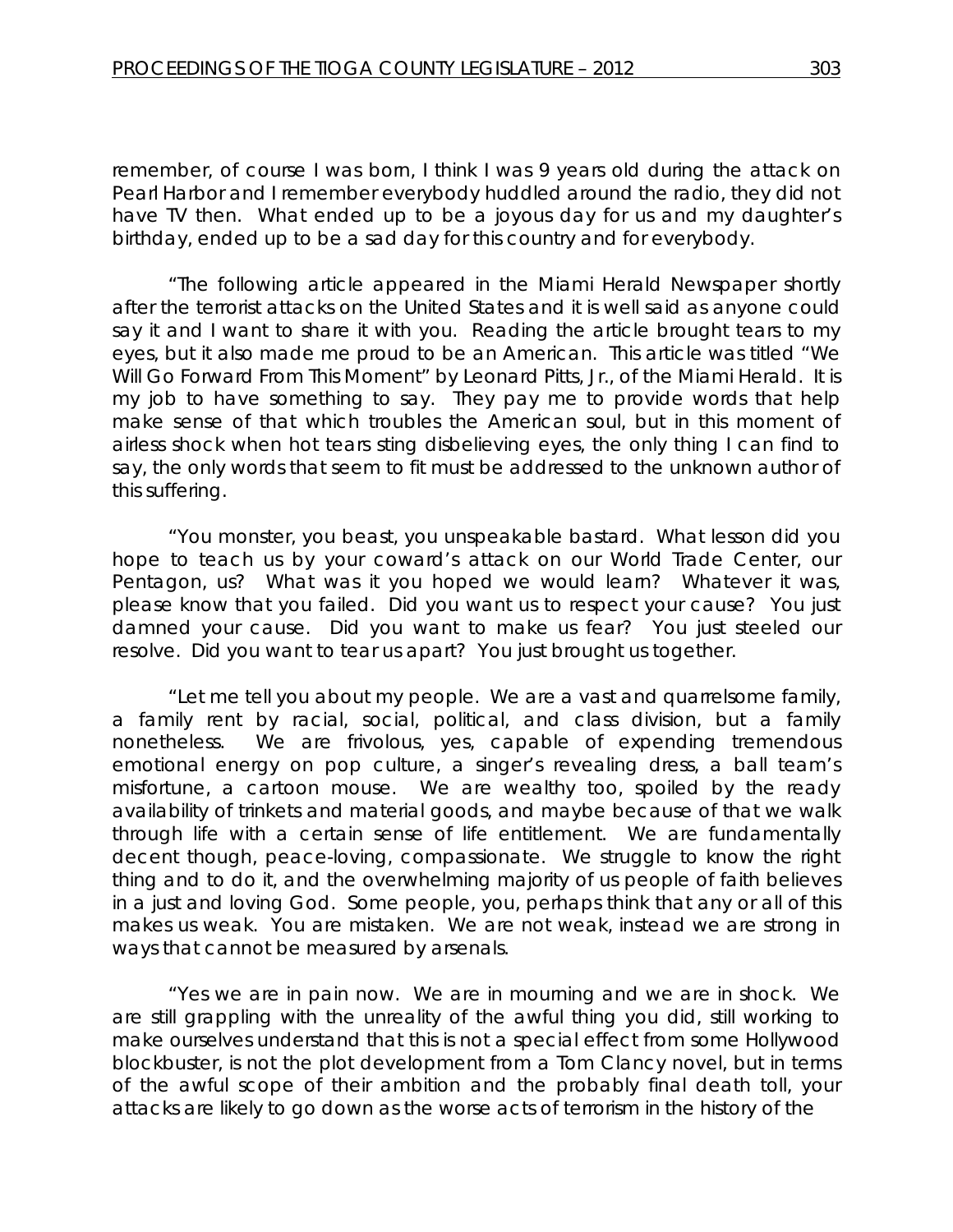United States, and probably the history of the world. You have bloodied us as we have never been bloodied before, but there is a gulf of difference between making us bloody and making us fail. This is the lesson Japan was taught to its bitter sorrow the last time anyone hit us this hard, the last time anyone brought us such abrupt and monumental pain. When roused we are righteous in our outrage, terrible in our force. When provoked by this level of barbarism, we will bear any suffering, pay any cost, go to any length in the pursuit of justice.

"I can tell you this without fear of contradiction. I know my people as you I think do not. What I know reassures me. It also causes me to tremble with dread of the future. In the days to come there will be recrimination and accusation, fingers pointing to determine whose failure allowed this to happen and what can be done to prevent it from happening again. There will be heightened security, misguided talk of revoking basic freedoms. We will go forward from this moment sobered, chastened, sad, but determined to, unimaginably determined. You see, the steel in us is not always readily apparent. That aspect of our character is seldom understood by people who do not know us well. On this day the family's bickering is put on hold. As Americans we will weep, as Americans we will mourn, and as Americans we will rise in defense of all that we cherish.

"So I ask you again, what was it you hoped to teach us? It occurs to me that maybe you just wanted us to know the depths of your hatred. If that is the case, consider the message received and take this message in exchange. You do not know my people. You do not know what we are capable of. You do not know what you just started, but you are about to learn. Thank you."

There was no privilege of the floor.

The list of audited bills was submitted and is summarized as follows:

| Description                  | Equipment<br>Expense |
|------------------------------|----------------------|
| Legislative Board            | 277.58               |
| <b>District Attorney</b>     | 1,413.43             |
| <b>Public Defender</b>       | 130.00               |
| <b>Assigned Counsel</b>      | 20,972.95            |
| Treasurer                    | 895.71               |
| Assessments                  | 2,216.05             |
| <b>County Clerk</b>          | 983.06               |
| Department of Motor Vehicles | 89.99                |
| Law                          | 3,323.05             |
| Personnel                    | 1,854.70             |
|                              |                      |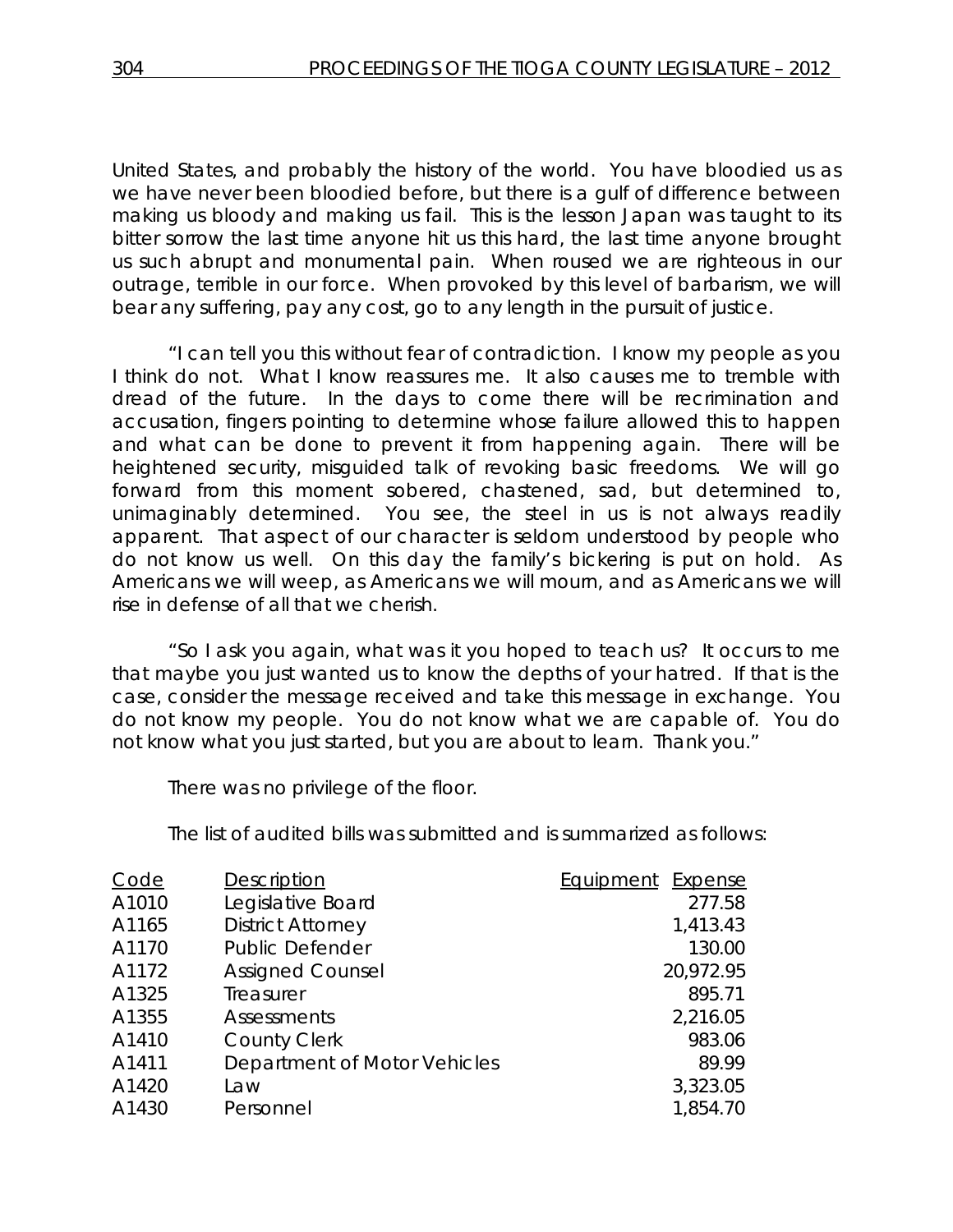| A1450                     | Elections                                        | 22,223.20  |  |
|---------------------------|--------------------------------------------------|------------|--|
| A1490                     | 116.46                                           |            |  |
| A1620                     | <b>Buildings</b>                                 |            |  |
| A1621                     | <b>Buildings</b>                                 |            |  |
| A1680                     | Information Technology                           |            |  |
| A2490                     | <b>Community College Tuition</b>                 |            |  |
| A2960                     | <b>Education of Handicapped Children</b>         | 174,480.03 |  |
| A3020                     | Public Safety Comm E911 System                   | 6,913.58   |  |
| A3110                     | Sheriff<br>1,930.06                              | 15,533.18  |  |
| A3116                     | 1,991.35<br>Sheriff Grant Tioga Co SO-0062-(054) |            |  |
| A3140                     | Probation<br>149.62                              | 159.58     |  |
| A3146                     | Sex Offender Program                             | 9,240.00   |  |
| A3150                     | 705.00<br>Jail                                   | 49,322.93  |  |
| A3315                     | Special Traffic Programs                         | 55.00      |  |
| A3410                     | Fire                                             | 1,401.32   |  |
| A3640                     | <b>Emergency Mgmt Office</b>                     | 574.66     |  |
| A3641                     | <b>Emergency Mgmt Grant Program</b>              | 251.45     |  |
| A4010                     | <b>Public Health Nursing</b>                     | 33,680.07  |  |
| A4011                     | <b>Public Health Administration</b>              | 3,114.98   |  |
| A4012                     | <b>Public Health Education</b>                   | 20.00      |  |
| A4042                     | <b>Rabies Control</b>                            | 4,399.01   |  |
| A4044                     | Early Intervention                               | 58,340.37  |  |
| A4053                     | Preventive/Primary Health Services               | 115.82     |  |
| A4054                     | <b>Preventive Dental Services</b>                | 2,211.80   |  |
| A4064                     | <b>Managed Care-Dental Services</b>              | 7,000.00   |  |
| A4070                     | <b>Disease Control</b>                           | 2,745.40   |  |
| A4090                     | <b>Environmental Health</b>                      | 1,496.64   |  |
| A4210                     | <b>Alcohol and Drug Services</b>                 | 2,354.04   |  |
| A4309                     | Mental Hygiene Co Admin                          | 8,548.95   |  |
| A4310                     | <b>Mental Health Clinic</b>                      | 51,181.56  |  |
| A4315                     | <b>Mental Retardation</b>                        | 5,828.12   |  |
| A4320                     | <b>Crisis Intervention Services</b>              | 17,869.23  |  |
| A4321                     | Intensive Case Management                        | 1,264.63   |  |
| A6010                     | Social Services Administration                   | 36,651.17  |  |
| A6422                     | Economic Development                             | 165.26     |  |
| A6510                     | Veterans' Services                               | 30.00      |  |
| A6610                     | Sealer of Weights and Measures                   | 100.50     |  |
| A8020                     | Planning                                         | 1,027.35   |  |
| A9060                     | <b>Health Insurance</b>                          | 1,846.16   |  |
| <b>SOLID WASTE FUND</b>   |                                                  | 93,573.51  |  |
| <b>SPECIAL GRANT FUND</b> |                                                  | 3,179.02   |  |
| <b>COUNTY ROAD FUND</b>   |                                                  | 82,815.83  |  |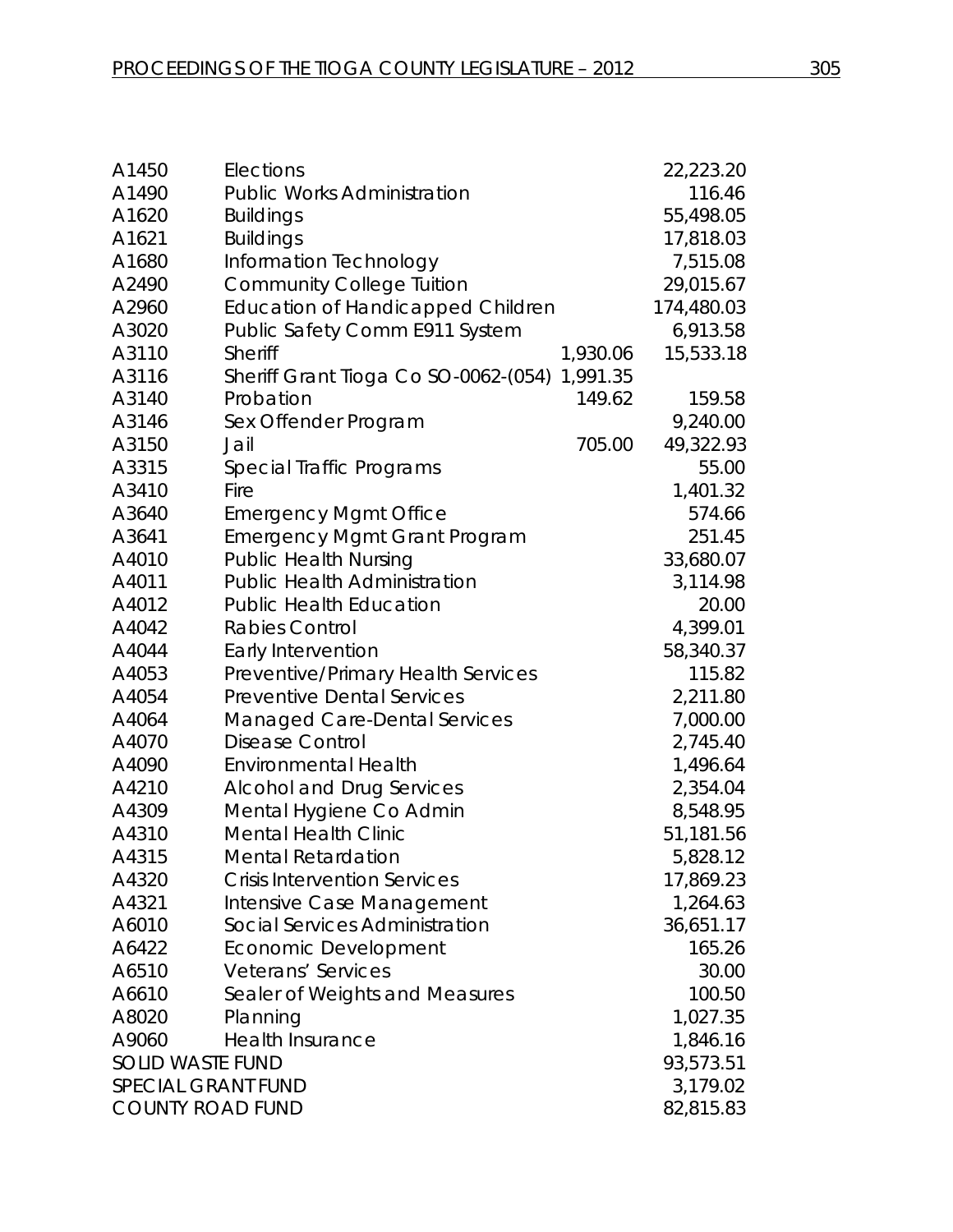| CAPITAL FUND                  | 685,625.59     |
|-------------------------------|----------------|
| CONSOLDIATED HEALTH INSURANCE | 301,932.01     |
| SELF INSURANCE FUND           | 7.974.00       |
| <b>GRAND TOTAL</b>            | \$1,842,141.79 |

Legislator Sullivan made a motion to approve the minutes of August 14, 2012, seconded by Legislator Standinger, and carried with Legislator Monell being absent.

Committee meeting reports are on file in the Legislative Clerk's Office and may be procured there by any interested person.

Legislator Sauerbrey moved for the adoption of the following resolution, seconded by Legislator Hollenbeck.

| REFERRED TO:          | <b>HHS Committee</b><br>JOB TRAINING COMMITTEE        |
|-----------------------|-------------------------------------------------------|
| RESOLUTION NO. 208–12 | <b>AMEND TIOGA EMPLOYMENT</b><br><i>CENTER BUDGET</i> |

WHEREAS: The Tioga Employment Center, as part of the Broome-Tioga Workforce New York for employment and training services, is funded under the federal Workforce Investment Act; and

WHEREAS: The Tioga Employment Center has been allocated Program Year 12 (July 1, 2012 – June 30, 2013) funding of \$277,329.03; and

WHEREAS: The funding is allocated in the following amounts:

\$ 85,538.74 for Adult services;

\$ 91,964.19 for Dislocated Worker services;

\$ 81,093.20 for Youth services;

\$18,732.90 for Administration; therefore be it

RESOLVED: That the Tioga Employment Center budget be amended as follows:

From: CD4791 – Federal Aid-Federal Employment Program \$277,329.03

To: CD6293- Federal Employment Program 1 in the following:

| CD6293.10-10 - Full time Personnel | \$166,919.00 |
|------------------------------------|--------------|
| CD6293.30-100 - Data Processing    | \$ 550.00    |
| CD6293.30-300 - Legal              | 175.00       |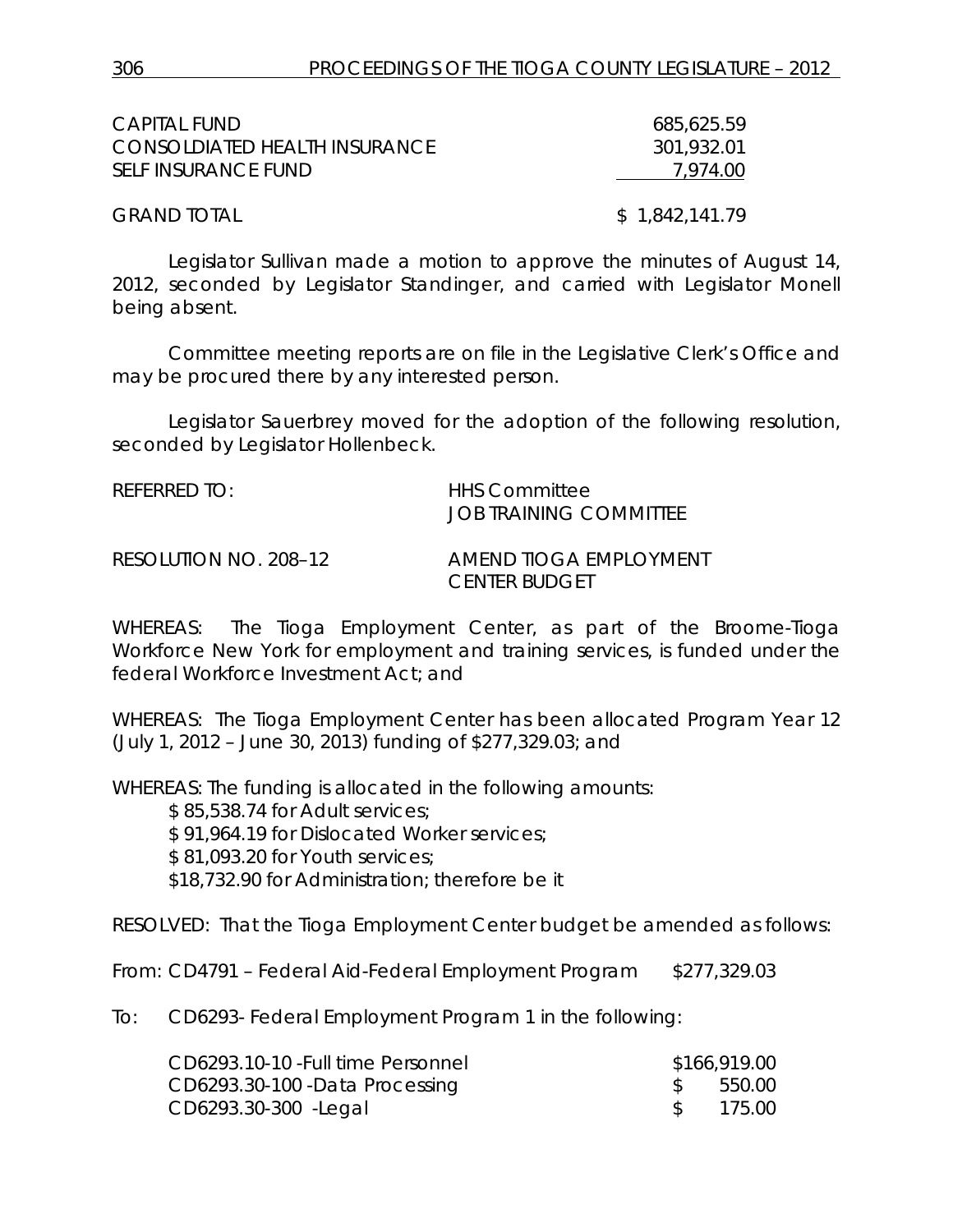| CD6293.30-551 - MLR                   | \$10,550.00     |
|---------------------------------------|-----------------|
| CD6293.40-10 - Advertising            | \$<br>100.00    |
| CD6293.40-130- Contracts              | \$<br>15,717.00 |
| CD6293.40-140- Contract Services      | \$<br>54,343.07 |
| CD6293.40-190-Education Reimbursement | \$24,547.96     |
| CD6293.40-390 - Mileage               | \$<br>100.00    |
| CD6293.40-420 - Office Supplies       | \$<br>1922.00   |
| CD6293.40-480 - Postage               | \$<br>200.00    |
| CD6293.40-660- Telephone              | \$<br>1200.00   |
| CD6293.40-690- Client Tools           | \$<br>960.00    |
| CD6293.40-733- Training/All Other     | \$<br>45.00     |

#### ROLL CALL VOTE

Yes – Legislators Huttleston, Weston, Roberts, Sauerbrey, Standinger, Sullivan, and Hollenbeck.

No – None.

Absent – Legislator Monell.

RESOLUTION ADOPTED.

Legislator Sullivan moved for the adoption of the following resolution, seconded by Legislator Standinger.

| <b>REFERRED TO:</b> | <b>LEGISLATIVE WORKSESSION</b> |
|---------------------|--------------------------------|
|                     |                                |

RESOLUTION NO. 209-12 *TRANSFER OF FUNDS*

*LEGISLATIVE OFFICE*

WHEREAS: The Tioga County Legislative Office has three personal computers that will need to be replaced sometime in 2013; and

WHEREAS: The Legislative budget has monies available to transfer out of 2012 budget to replace and upgrade these three computers; and

WHEREAS: The Legislative Clerk would like to move \$2,300 from Legislative Office Account A1010.40-320/390 to pay for the purchase of the replacement computers in late fall 2012, under the approval of IT Director; therefore be it

RESOLVED: That the following sums be transferred as follows: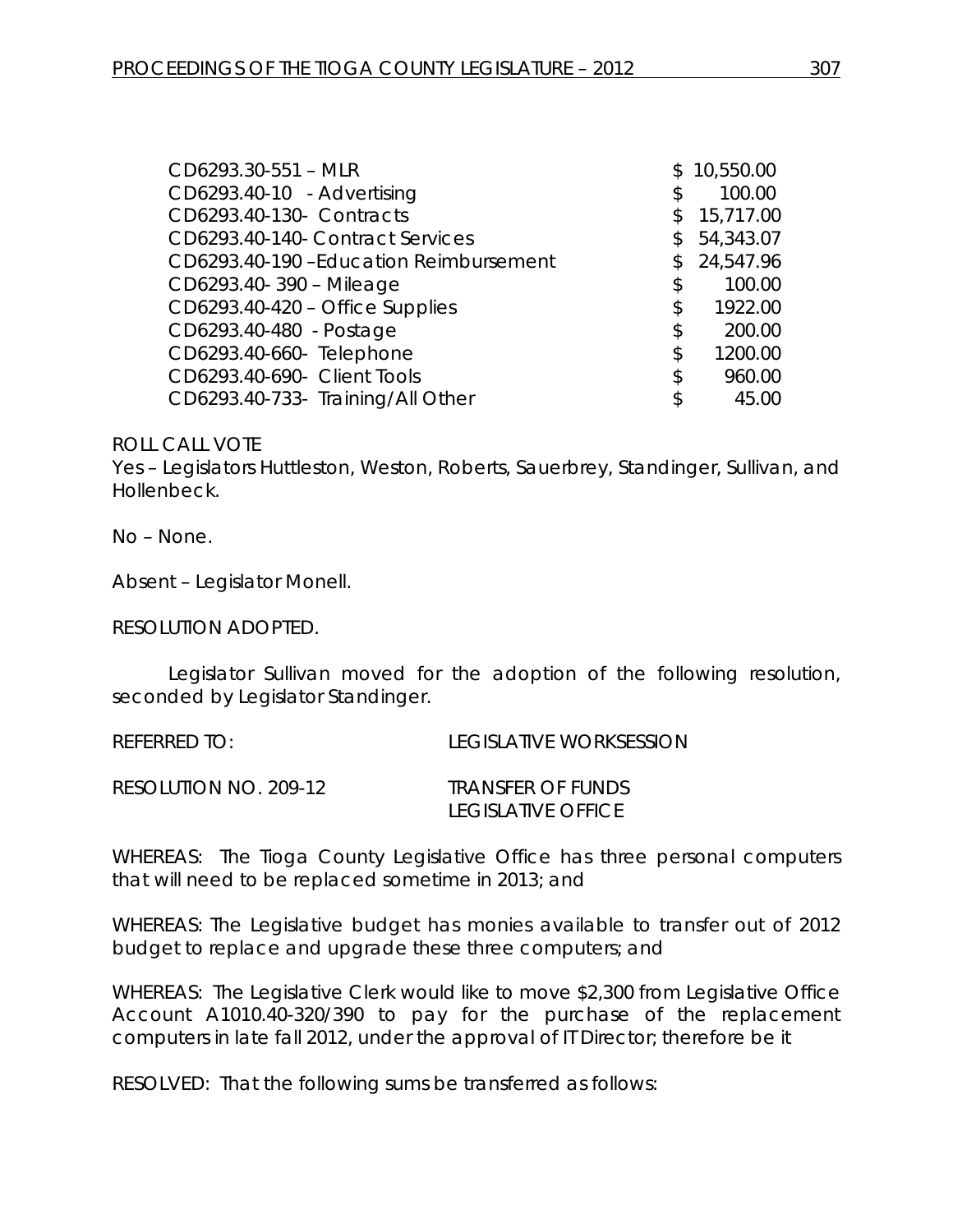FROM: Legislative Account A1010.40-320-Leased/Svc Equipment \$1,200.00 Legislative Account A1010.40-390-Mileage \$1,000.00

TO: Legislative Account A1010-20-90-Computers \$2,200.00

ROLL CALL VOTE

Yes – Legislators Huttleston, Weston, Roberts, Sauerbrey, Standinger, Sullivan, and Hollenbeck.

No – None.

Absent – Legislator Monell.

RESOLUTION ADOPTED.

Legislator Sullivan moved for the adoption of the following resolution, seconded by Legislator Hollenbeck.

REFERRED TO: FINANCE/LEGAL

RESOLUTION NO. 210-12 *TRANSFER OF FUNDS*

*LAW DEPARTMENT* 

WHEREAS: The Tioga County Law Department has a personal computer that needs to be replaced in 2013; and

WHEREAS: The Law budget has monies available to transfer out of 2012 budget to replace and upgrade this computer; and

WHEREAS: The Tioga County Attorney would like to move \$700.00 from Law Department Account A1420.40-731 to pay for the purchase of the replacement computer in late fall 2012, under the approval of IT Director; therefore be it

RESOLVED: That the following sum be transferred as follows:

|     | FROM: Law Account A1420.40-731 – Training/State Required | \$700.00 |
|-----|----------------------------------------------------------|----------|
| TO: | Law Account A1420.20-90 – Office Equipment               | \$700.00 |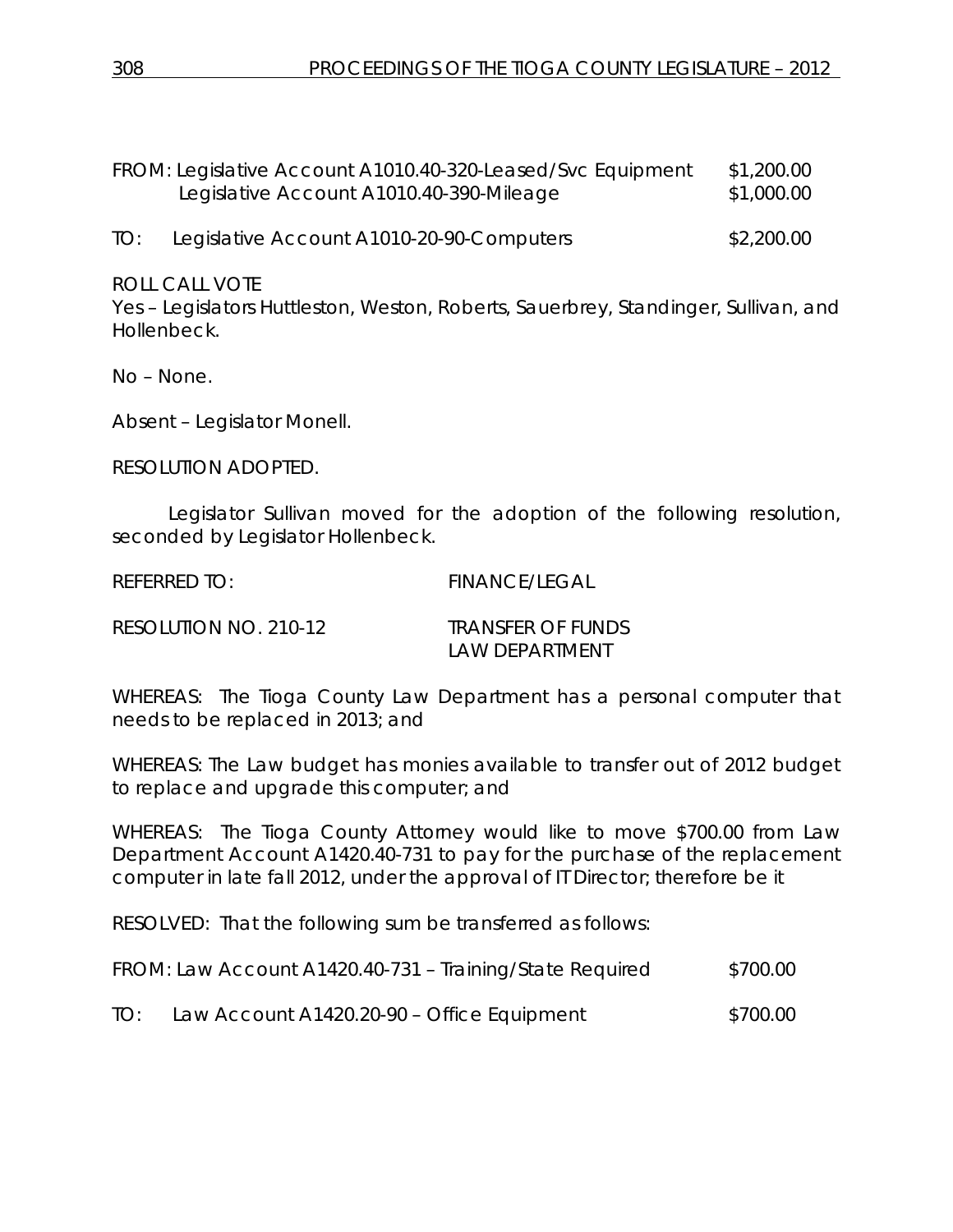ROLL CALL VOTE Yes – Legislators Huttleston, Weston, Roberts, Sauerbrey, Standinger, Sullivan, and Hollenbeck.

No – None.

Absent – Legislator Monell.

RESOLUTION ADOPTED.

Legislator Standinger moved for the adoption of the following resolution, seconded by Legislator Sauerbrey.

| REFERRED TO: |                       | ADMINISTRATIVE SERVICES COMMITEE                |
|--------------|-----------------------|-------------------------------------------------|
|              | RESOLUTION NO. 211-12 | AUTHORIZE THE TRANSFER OF FUNDS<br>COUNTY CLERK |

WHEREAS: The Tioga County Clerk's Office has seven (7) computers that need to be replaced in the year 2013; and

WHEREAS: The County Clerks budget has monies available to transfer out of 2012 budget to replace and upgrade these seven (7) computers; and

WHEREAS: The Tioga County Clerk would like to move \$4,645 from County Clerk Account A1410.40-420/485/520 to pay for the purchase of the replacement computers in late fall 2012, under approval of the IT Director; therefore be it

RESOLVED: That the following sums be transferred as follows:

|     | From: County Clerk Account A1410.40-420-Office Supplies | \$2,500 |
|-----|---------------------------------------------------------|---------|
|     | County Clerk Account A1410.40-485-Printing/Paper        | \$600   |
|     | County Clerk Account A1410.40-520-Recording/Microfilm   | \$1,545 |
| To: | County Clerk Account A1410.20-90-computers              | \$4,645 |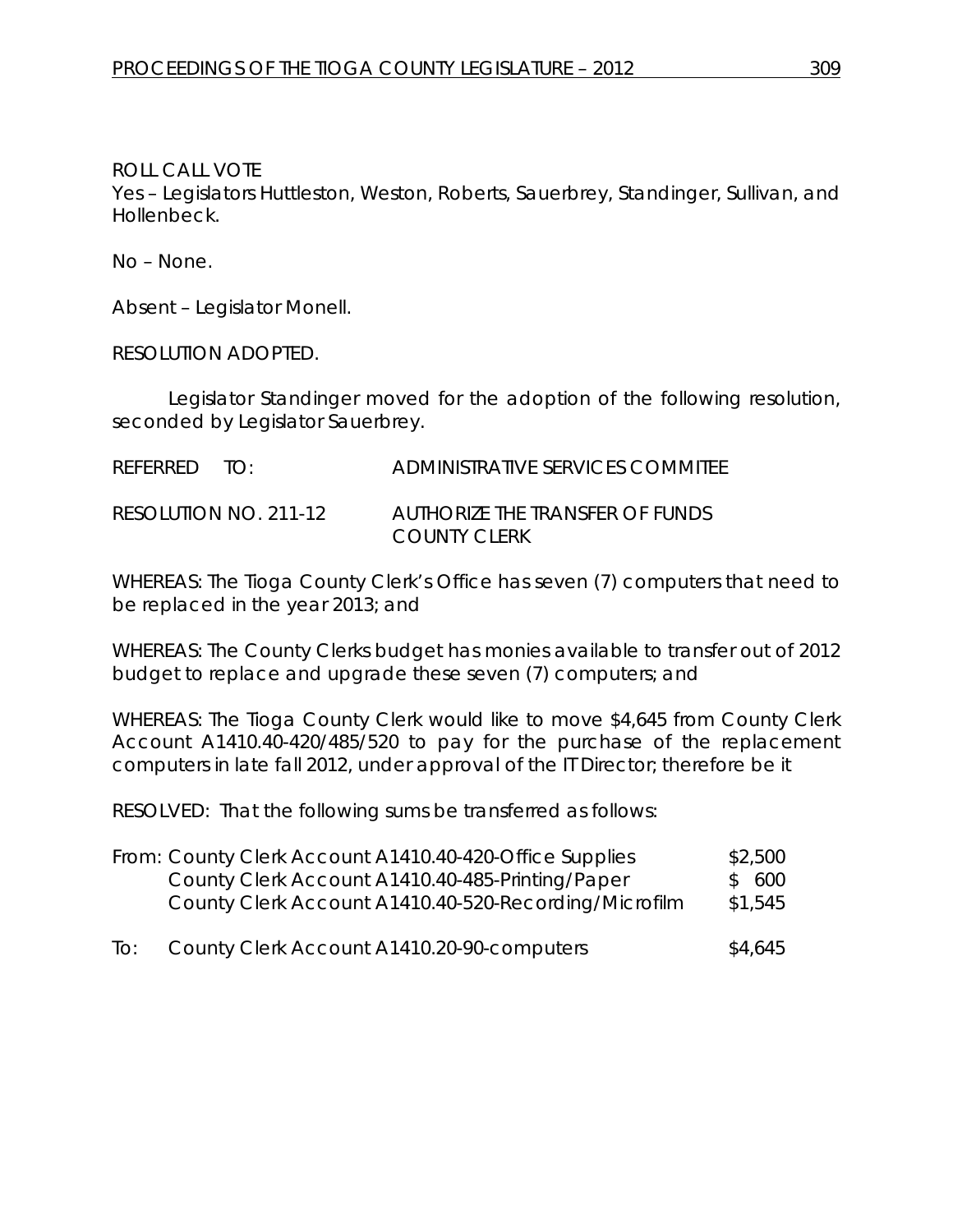ROLL CALL VOTE

Yes – Legislators Huttleston, Weston, Roberts, Sauerbrey, Standinger, Sullivan, and Hollenbeck.

No – None.

Absent – Legislator Monell.

RESOLUTION ADOPTED.

Legislator Standinger moved for the adoption of the following resolution, seconded by Legislator Sullivan.

| REFERRED TO: | ADMINISTRATIVE SERVICES COMMITEE |
|--------------|----------------------------------|
|              |                                  |

RESOLUTION NO. 212-12 *AUTHORIZE THE TRANSFER OF FUNDS DEPARTMENT OF MOTOR VEHICLES*

WHEREAS: The Tioga County DMV Office has one (1) computer that needs to be replaced in the year 2013; and

WHEREAS: The DMV budget has money available to transfer out of 2012 budget to replace and upgrade the one (1) computer; and

WHEREAS: The DMV would like to move \$664 from DMV Account A1411.40-485 to pay for the purchase of the replacement computer in late fall 2012, under approval of the IT Director; therefore be it

RESOLVED: That the following sums be transferred as follows:

| From: DMV Account A1411.40-485-Printing/Paper | \$664 |
|-----------------------------------------------|-------|
|-----------------------------------------------|-------|

To: DMV Account A1411.20-90-Computers \$664

ROLL CALL VOTE

Yes – Legislators Huttleston, Weston, Roberts, Sauerbrey, Standinger, Sullivan, and Hollenbeck.

No – None.

Absent – Legislator Monell.

RESOLUTION ADOPTED.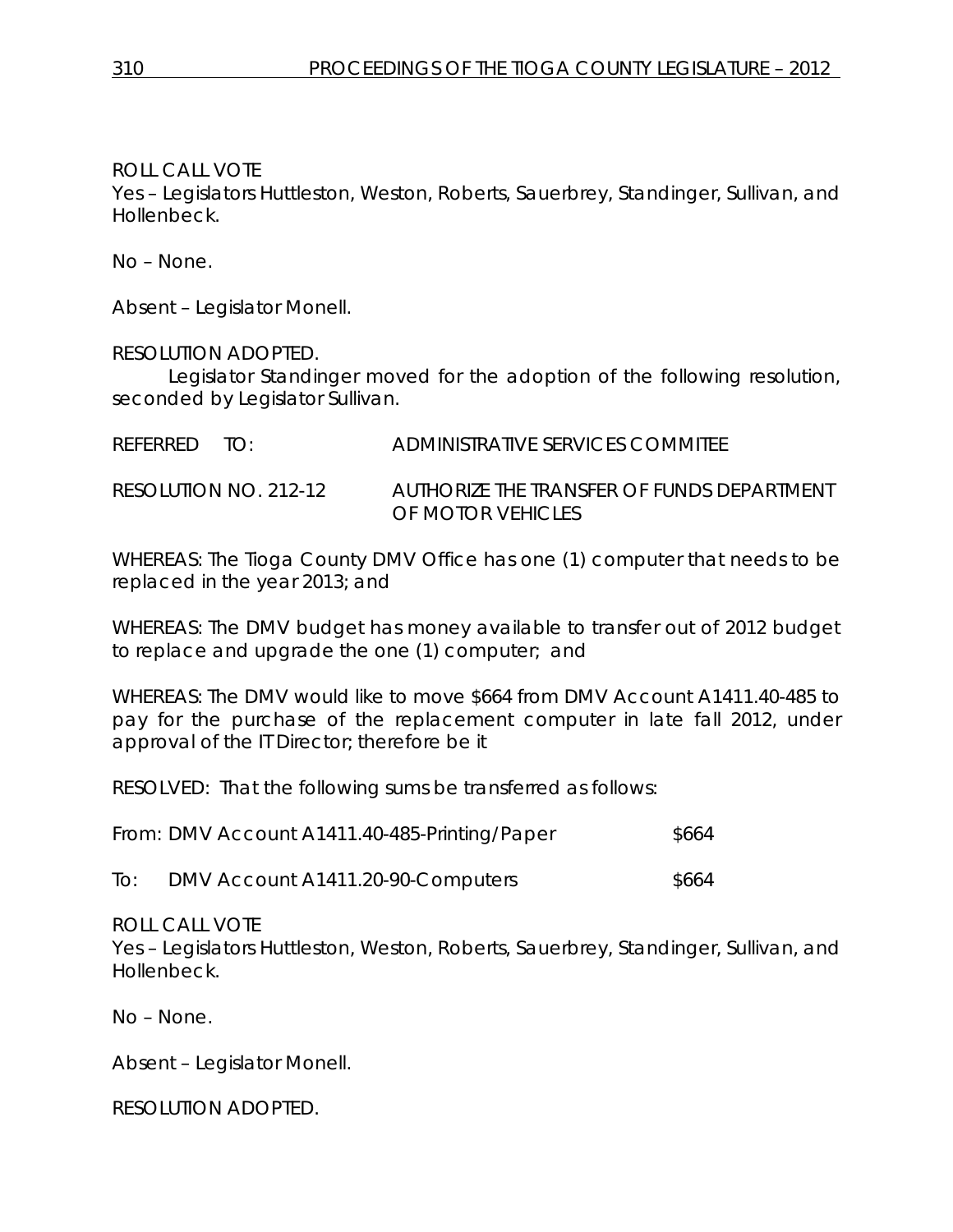Legislator Sullivan moved for the adoption of the following resolution, seconded by Legislator Hollenbeck.

REFERRED TO: FINANCE/LEGAL COMMITTEE

RESOLUTION NO. 213–12 *ADOPT LOCAL LAW NO. 1 OF 2012*

WHEREAS: A public hearing was held on September 6, 2012, following due notice thereof to consider the adoption of Local Law Introductory No. A of the Year 2012 A Local Law to authorize a non-county resident to hold a non-elective appointed Tioga County Public Office; and

WHEREAS: It is in the best interests of the residents of Tioga County to adopt such Local Law which will be Local Law No. 1 of 2012; therefore be it

RESOLVED: That the following Local Law be and hereby is adopted;

County of Tioga

Local Law No. 1 of the Year 2012.

A Local Law to authorize a non-county resident to hold a non-elective appointed Tioga County Public Office

BE IT ENACTED by the Legislature of the County of Tioga as follows:

### SECTION 1. PURPOSE.

Public Officers Law Section 3 requires that a local public officer be a resident of the political subdivision or municipal corporation of the state for which he or she shall be chosen or within which his or her official functions are required to be exercised. The purpose of this local law is to authorize a person who is a nonresident of Tioga County to hold any non-elective appointed Tioga County public office, provided such person resides in the State of New York.

### SECTION 2. AUTHORITY.

Under Municipal Home Rule Law Section 10, the County of Tioga has the authority to authorize a non-county resident to hold a non-elective appointed Tioga County public office, so long as such person resides in the State of New York.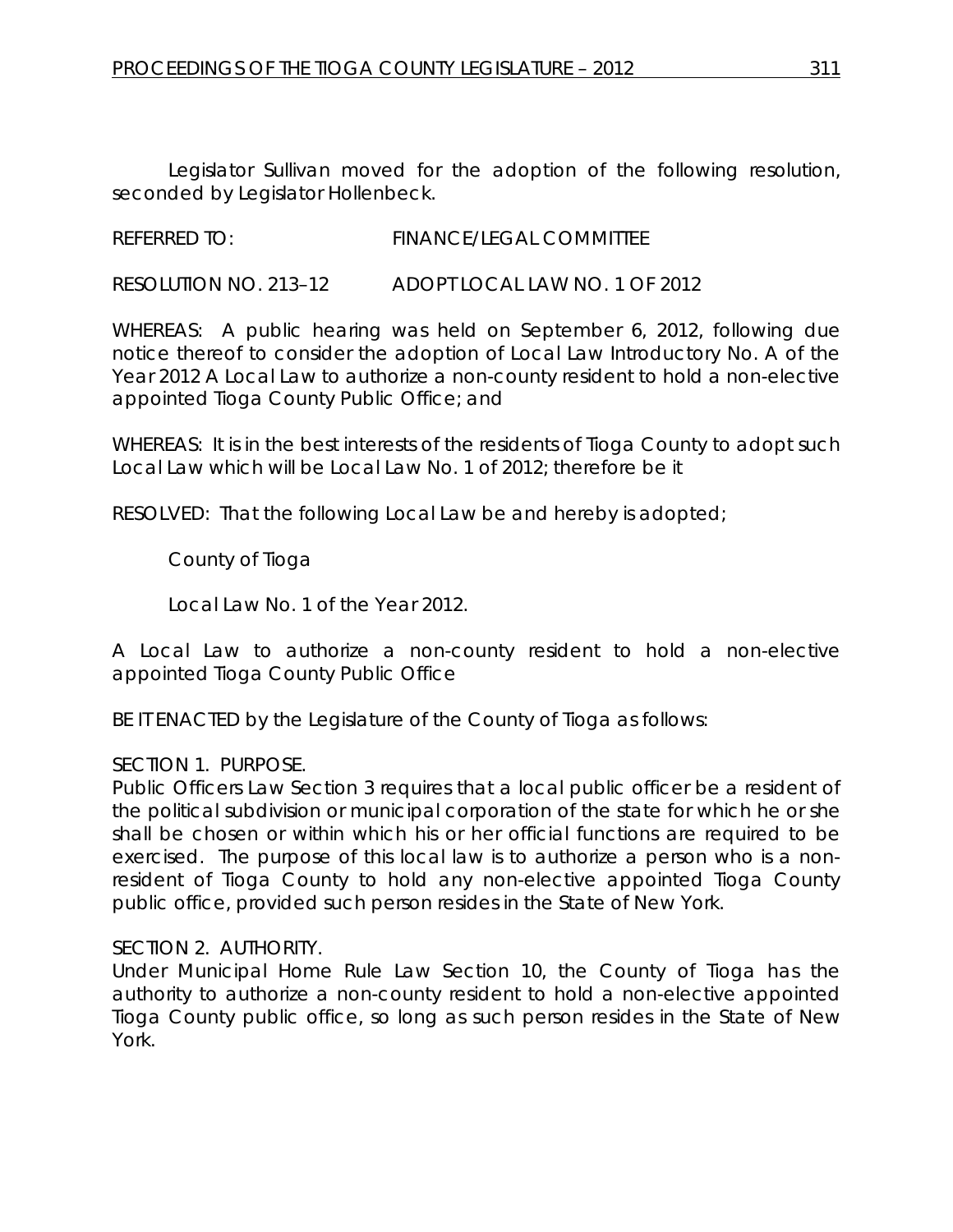## SECTION 3. RESIDENCY.

With respect to non-elective public officers employed by Tioga County, the provisions of Public Officers Law Section 3 requiring a person to be a resident of the political subdivision or municipal corporation of the state for which he or she shall be chosen or within which his or her official functions are required to be exercised shall not prevent a person from holding any non-elective appointed Tioga County public office, provided that such person resides in the State of New York.

## SECTION 4. EFFECTIVE DATE.

This local law shall take effect upon filing in the Office of the Secretary of State as provided in Section 27 of the Municipal Home Rule Law.

And be it further

RESOLVED: That the Clerk of the Legislature be and hereby is directed, pursuant to Local Law No. 4 of 1992, to cause to be published in the official newspapers of the County of Tioga a synopsis of such Local Law, such synopsis to be within ten days after adoption of the Local Law; and be it further

RESOLVED: That the Clerk of the Legislature be and hereby is directed within five days after adoption of such Local Law to cause the Local Law to be filed as required by the Municipal Home Rule Law Section 27.

## ROLL CALL VOTE

Yes – Legislators Huttleston, Weston, Roberts, Sauerbrey, Standinger, Sullivan, and Hollenbeck.

No – None.

Absent – Legislator Monell.

RESOLUTION ADOPTED.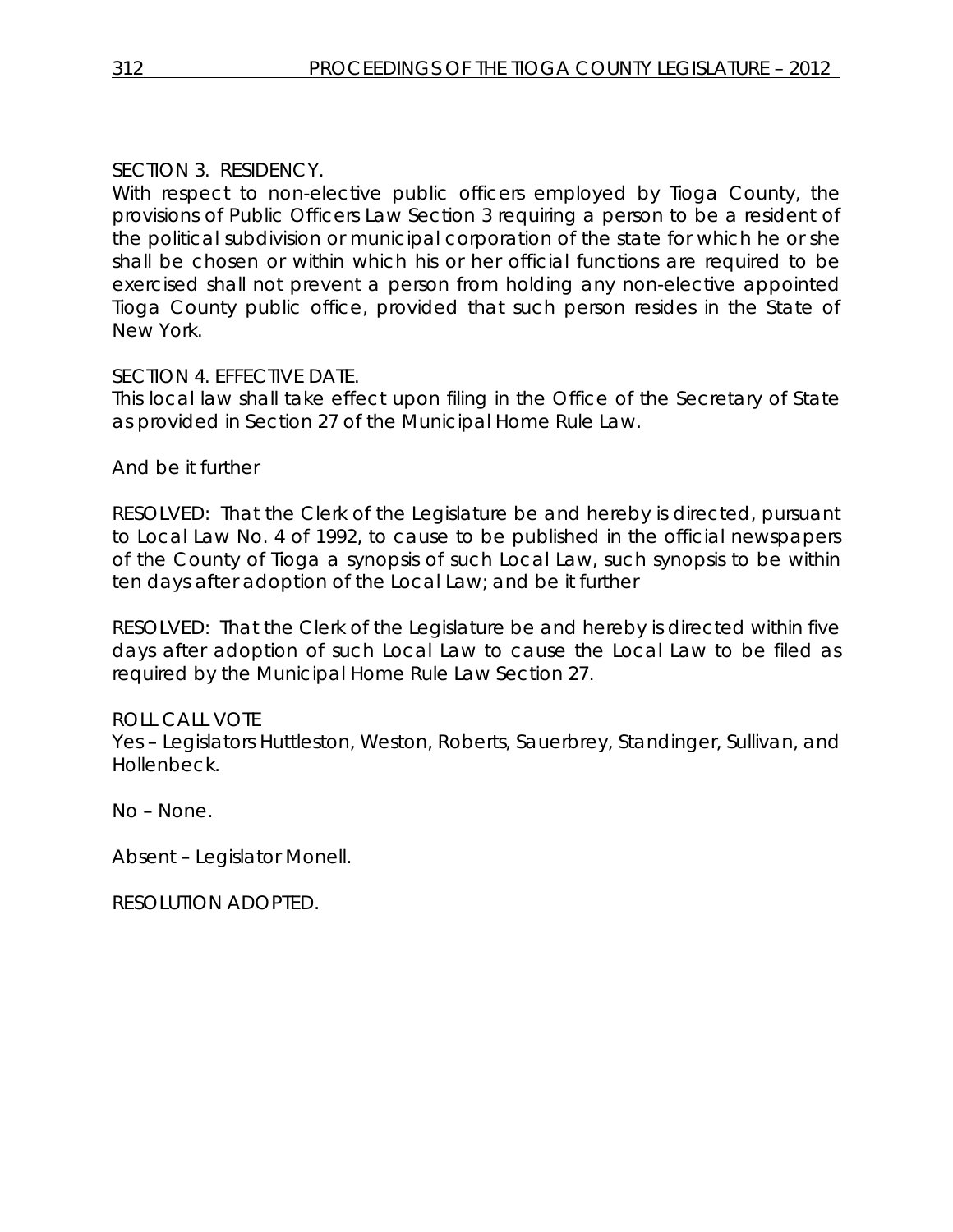Legislator Roberts moved for the adoption of the following resolution, seconded by Legislator Sullivan.

REFERRED TO: ED&P & AGRICULTURE COMMITTEES

RESOLUTION NO. 214-12 *RESOLUTION TO ADOPT OWEGO-NICHOLS AGRICULTURAL DISTRICT (#2) EIGHT-YEAR REVIEW MODIFICATION AND SEQR NEGATIVE DECLARATION AND SUBMIT SAME TO THE NYS DEPARTMENT OF AGRICULTURE AND MARKETS FOR APPROVAL* 

WHEREAS: Pursuant to the New York State Agriculture and Markets Law Article 25AA and upon 300-day notice by the Department of Agriculture and Markets, the Tioga County Legislature has initiated a review of the existing Owego-Nichols Agricultural District (#2) to determine if it should be modified or terminated; and

WHEREAS: The Tioga County Planning Department has conducted this review and has created a corresponding modification plan based on public comments, surveys and extensive consultation with area farmers; and

WHEREAS: The required public hearing was held on July 25<sup>th</sup>, 2012 at which time the District map and findings along with the proposed revisions were presented to the public; and

WHEREAS: The Tioga County Agricultural and Farmland Protection Board has reviewed the plan for modification to Agricultural District #2 and voted unanimously to recommend approval of the modification plan to the Tioga County Legislature; and

WHEREAS: The modification of a state Agricultural District is subject to SEQR review and the Tioga County Legislature is the lead agency for SEQR (State Environmental Quality Review) requirements; therefore be it

RESOLVED: That based upon SEQR review of the above as outlined on the New York State Department of Agriculture & Markets "Environmental Assessment Form" provided by them for this purpose, the County of Tioga has determined that the proposed modifications of the Owego-Nichols Agricultural District would not have a significant adverse impact on the environment and therefore makes a Negative Declaration and shall submit such documentation to NYS Department of Agriculture & Markets; and be it further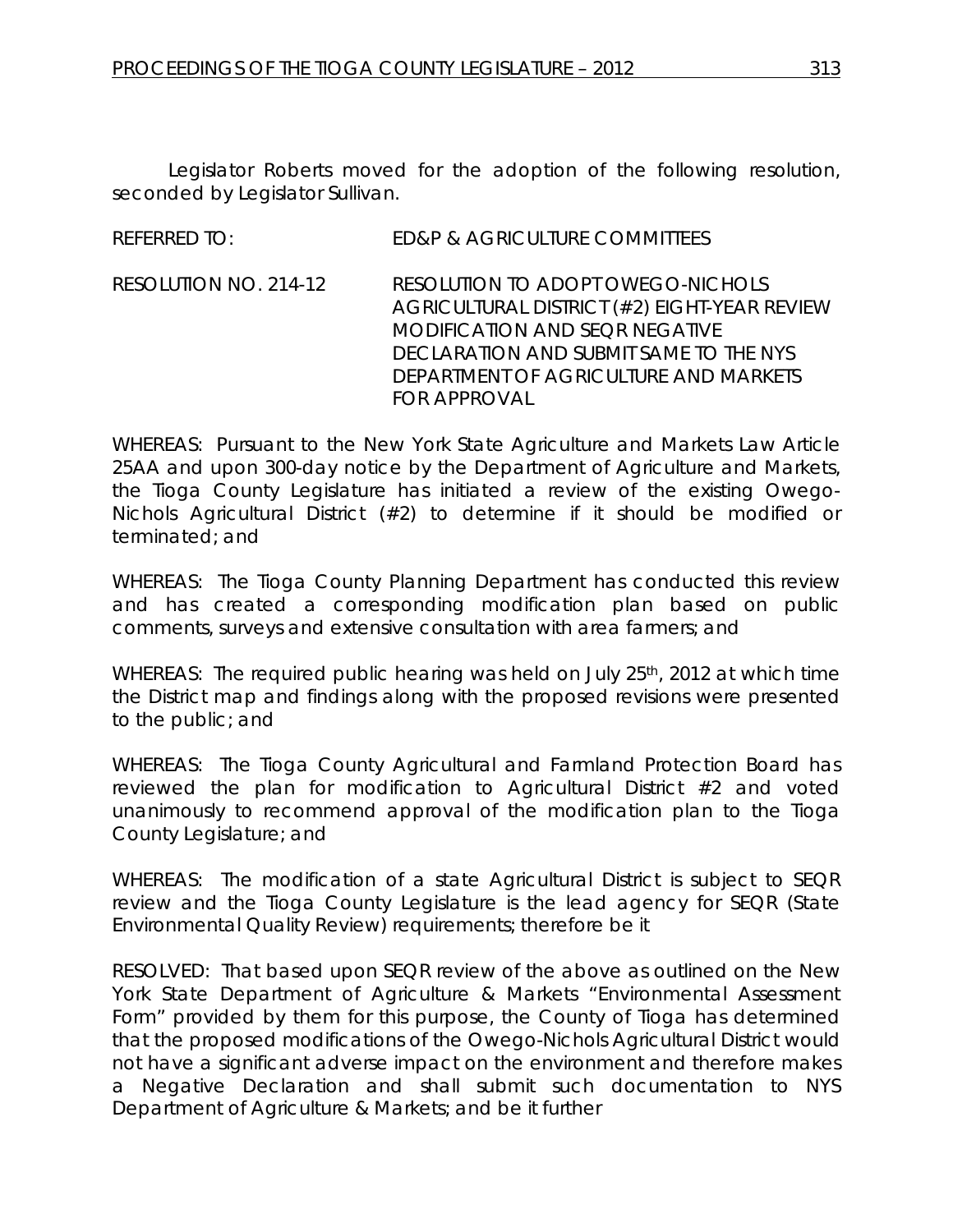RESOLVED: That the Tioga County Legislature does hereby approve the proposed plan as revised to date, and directs the Planning Department to prepare a submission package including the findings report and map as required by the NYS Department of Agriculture and Markets in accordance with NYS Agricultural Districts Law, Article 25AA.

ROLL CALL VOTE Yes – Legislators Huttleston, Weston, Roberts, Sauerbrey, Standinger, Sullivan, and Hollenbeck.

No – None.

Absent – Legislator Monell.

RESOLUTION ADOPTED.

Legislator Roberts moved for the adoption of the following resolution, seconded by Legislator Sauerbrey.

REFERRED TO: ED&P COMMITTEE

RESOLUTION NO. 215-12 *SUPPORT OF SOUTHERN TIER REGION ECONOMIC DEVELOPMENT CORPORATION COMMUNITY REVITALIZATION PROGRAM GRANT FUNDING TO ESTABLISH A TIOGA COUNTY COMMERCIAL FAÇADE IMPROVEMENT LOAN PROGRAM*

WHEREAS: The Southern Tier Region Economic Development Corporation Community Revitalization Program has made available a funding opportunity for rehabilitation of building stock to foster small business development, stimulate reinvestment, enable adaptive reuse, address Americans with Disabilities Act (ADA), address code enforcement issues, energy efficiency and to preserve and revitalize mixed-use commercial properties within the County commercial business districts through façade improvement; and

WHEREAS: The Tioga County Tourism Study (2004) recommends that our revitalization efforts follow the National Trust's Main Street Center 4-point Approach, one of which is Design: Enhancing the historic commercial district's physical appearance through building rehabilitation, compatible new construction, public improvements and design management systems; and the Susquehanna Heritage Area Management Plan Amendment Goal 1, Objective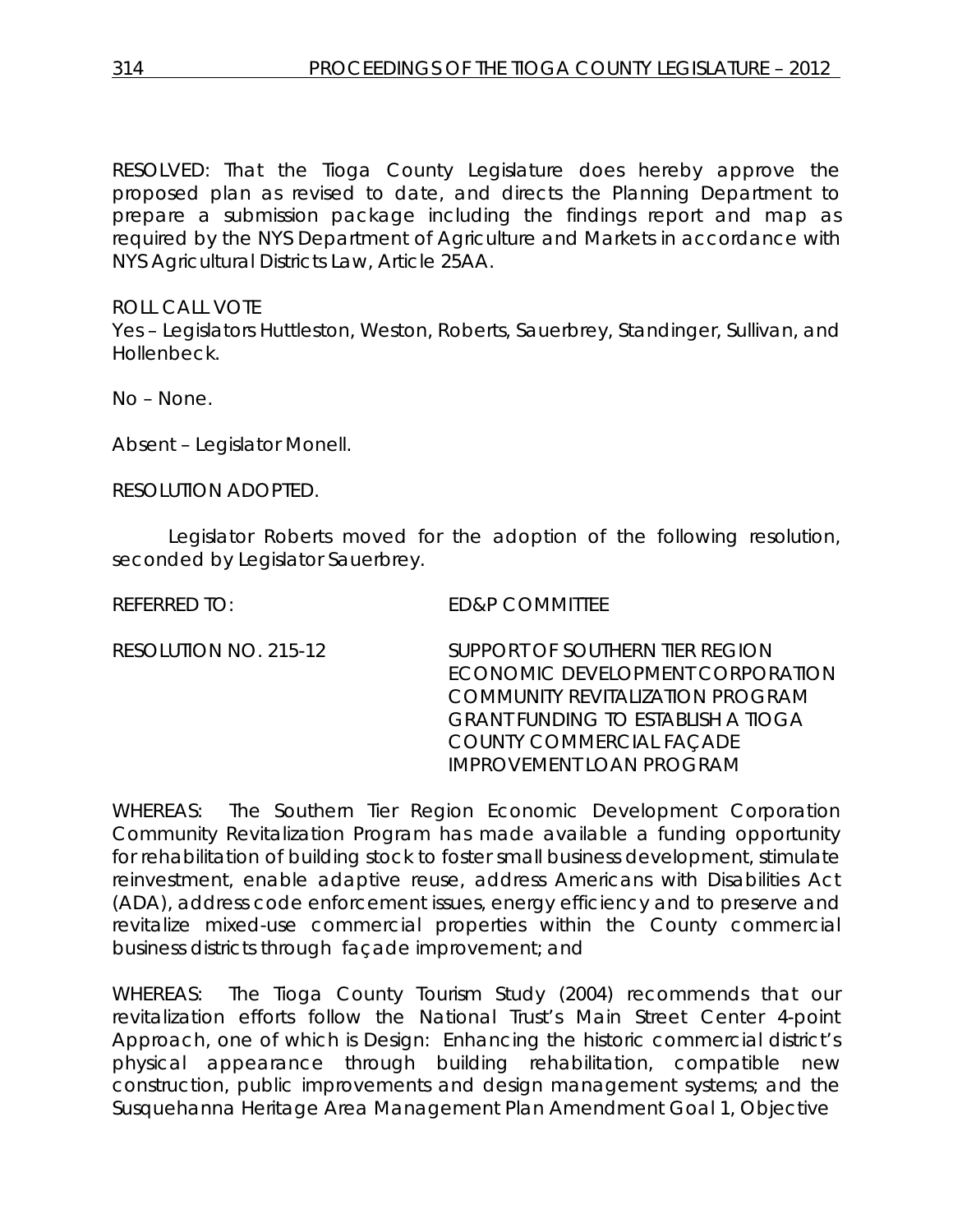3 is to preserve and protect historic buildings, structures, districts and enhance the historic cultural resources within the Susquehanna Heritage Area; and

WHEREAS: Tioga County approved resolutions supporting applications for the Village of Owego for the 2010 NYMS Program for \$471,173.00 in funding was made and approved, for the 2011 Agricultural and Community Flood Recovery Grant \$500,000 in funding was made and approved, and the Village of Nichols for the 2012 NYMS Program for \$250,000 in funding has been made and is pending; and

WHEREAS: Inquiries and interest has been made by eligible commercial property owners throughout Tioga County's downtown business district areas to utilize funding for façade improvements; and

WHEREAS: This grant funding will be used for the establishment of a 0% loan program to meet this funding need; and

WHEREAS: This grant source requires applicants to administer and ensure successful completion of all assisted projects by evaluating and assuring compliance with all local, state and federal laws and regulations; and

WHEREAS: The Tioga County Local Development Corporation will make application and provide for administration of said Tioga County Commercial Façade Improvement Program; and

WHEREAS: The Community Revitalization Program grant application will be submitted for \$250,000.00 to establish a Tioga County Commercial Façade Improvement Loan Program with 50% cash match provided by property owners; therefore be it

RESOLVED: That the Tioga County Legislature hereby supports the submission and administration of said grant application by the Tioga County Local Development Corporation to the Southern Tier Region Economic Development Corporation Community Revitalization Program for \$250,000.00 to establish a Tioga County Commercial Façade Improvement Loan Program with 50% cash match provided by property owners.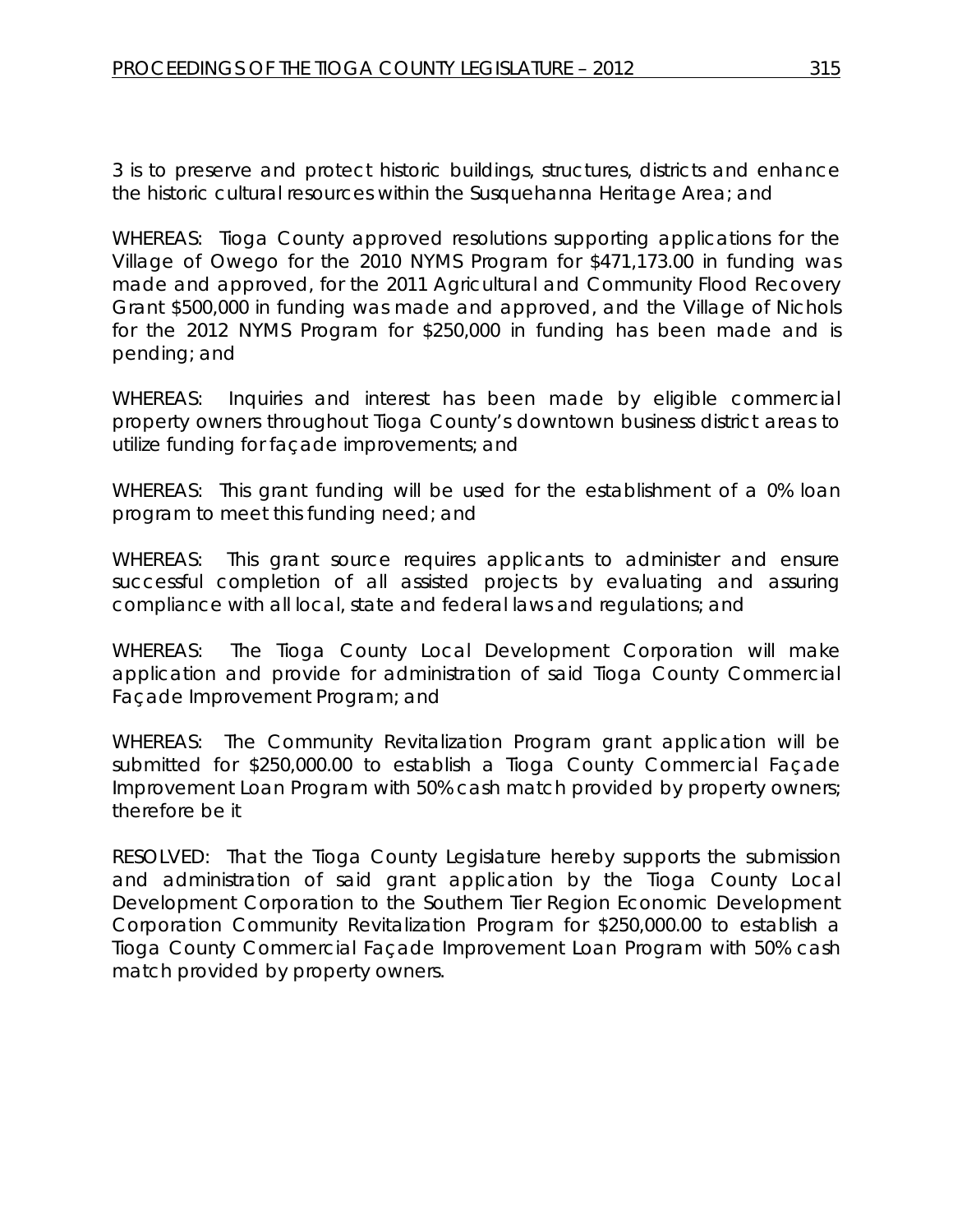ROLL CALL VOTE

Yes – Legislators Huttleston, Weston, Roberts, Sauerbrey, Standinger, Sullivan, and Hollenbeck.

No – None.

Absent – Legislator Monell.

RESOLUTION ADOPTED.

Legislator Roberts moved for the adoption of the following resolution, seconded by Legislator Standinger.

REFERRED TO: PUBLIC WORKS

RESOLUTION NO. 216-12 *AWARD DESIGN SERVICES TO LABELLA ASSOCIATES FOR DESIGN SERVICES FOR GASKILL RD BRIDGE BIN: 3335390*

WHEREAS: Tioga County bonded for a program for rehabilitation of various bridges within the County; and

WHEREAS: Funds are available for the design of these bridges as part of the Bond Issue; and

WHEREAS: The Gaskill Rd. Bridge over Little Nanticoke Creek (BIN: 3335390) is one of the bridges in the program; therefore be it

RESOLVED: That the Tioga County Legislature award the design services contract to Labella Associates, Rochester, NY 14614 in the amount of \$45,700; and be it further

RESOLVED: That account H2012.06 be established for this project by transferring \$45,700 from H511 Appropriated Reserve Account into H2012.06 Gaskill Rd. Bridge over Little Nanticoke Creek (BIN: 3335390).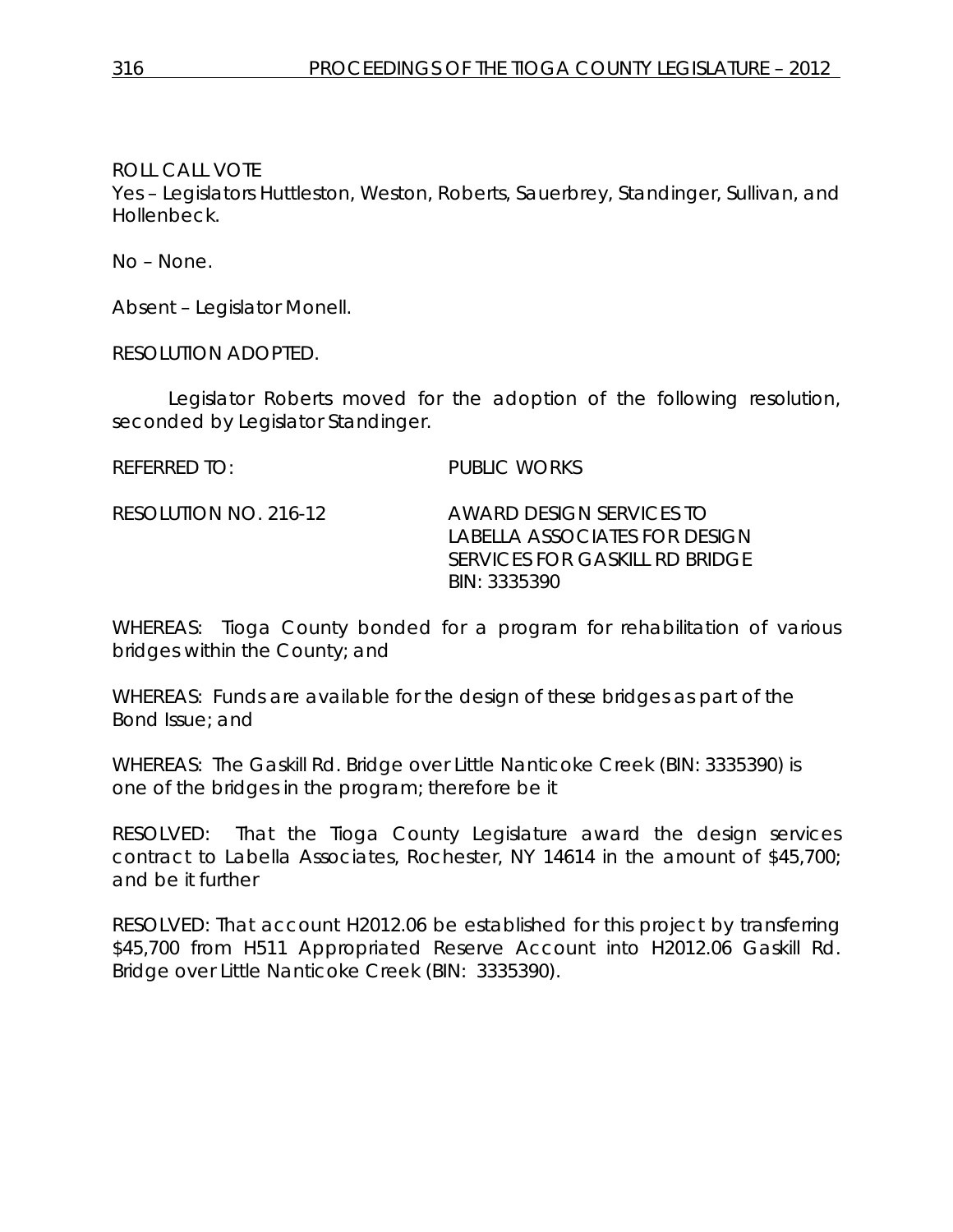ROLL CALL VOTE Yes – Legislators Huttleston, Weston, Roberts, Sauerbrey, Standinger, Sullivan, and Hollenbeck.

No – None.

Absent – Legislator Monell.

RESOLUTION ADOPTED.

Legislator Huttleston moved for the adoption of the following resolution, seconded by Legislator Hollenbeck.

REFERRED TO: HEALTH & HUMAN SERVICES COMMITTEE

RESOLUTION NO. 217-12 *AUTHORIZE THE CHAIRMAN TO RESPOND TO THE STATE HEALTH DEPARTMENT'S STATEMENT OF INTEREST*

WHEREAS**:** Section 6 of Part F of Chapter 56 of the laws of 2012 authorizes the Department of Health (Department) to transfer responsibility for the administration of the Medicaid program from local social services districts over a period of six years (by March 31, 2018); and

WHEREAS: The Department will accomplish the assumption of administrative responsibilities with state staff, contracted entities, and contracts with counties; and

WHEREAS**:** The legislation requires the Department to send a Statement of Interest to counties to elicit their interest and capacity to contract with the Department to perform Medicaid administrative functions; and

WHEREAS**:** Results from the Statement of Interest questionnaire will be used to guide the State in planning the transition of Medicaid administrative functions; and

WHEREAS: Based upon the results of the Statement of Interest and the creation of the necessary infrastructure, the Department will determine the timing of the administrative function assumption and will publish the results of the Statement of Interest; and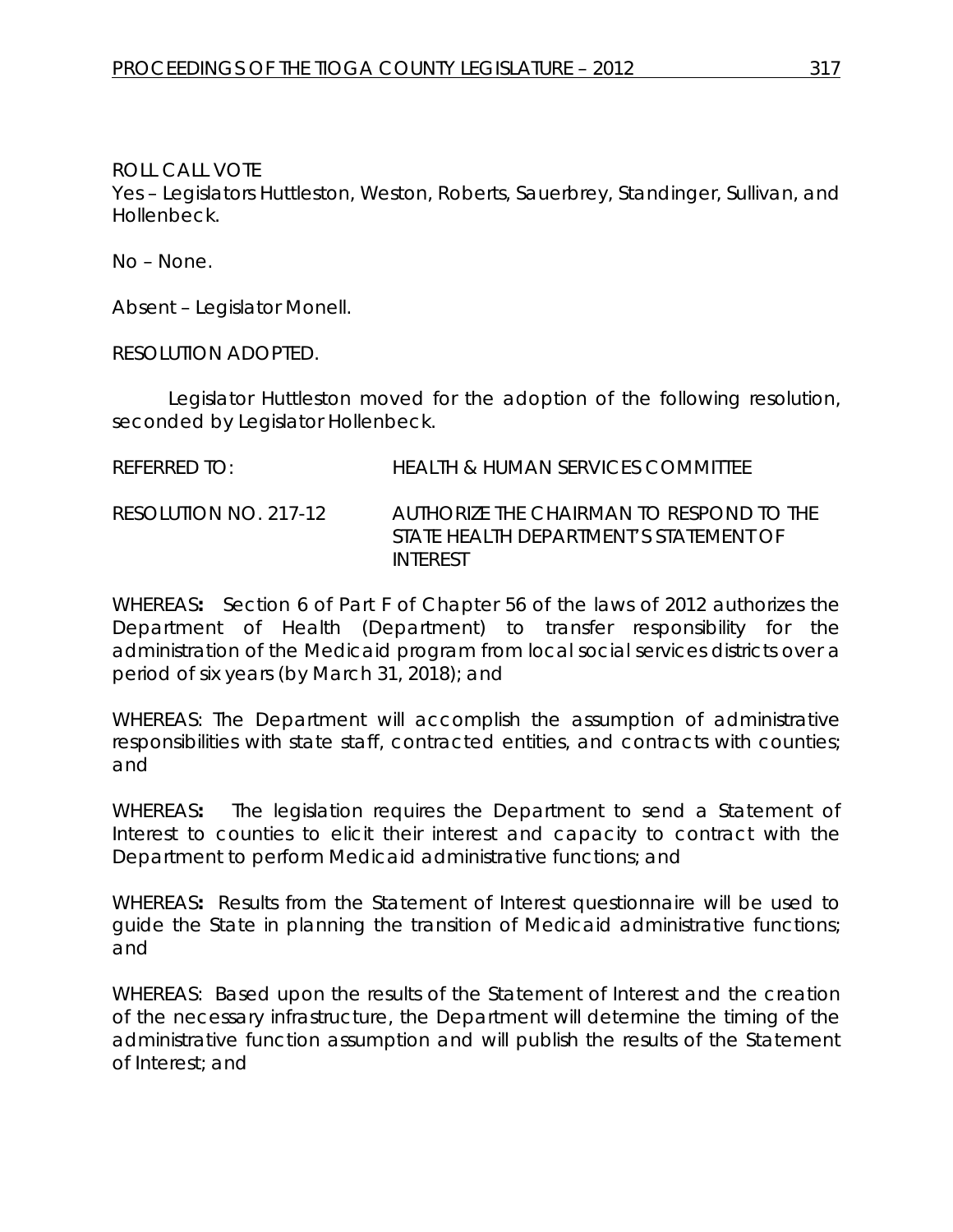WHEREAS: Counties should maintain the capacity to perform Medicaid administration until the State has assumed the function from the county; and

WHEREAS: The Tioga County Department of Social Services recommends that Tioga County respond to the Statement of Interest; and

WHEREAS: The recommendations have been reviewed by the Health and Human Services Committee; now therefore be it

RESOLVED:That the Chairman of the Legislature is hereby authorized to respond to the Statement of Interest on behalf of the County of Tioga in the form as is on file with the Clerk of the Legislature.

ROLL CALL VOTE

Yes – Legislators Huttleston, Weston, Roberts, Sauerbrey, Standinger, Sullivan, and Hollenbeck.

No – None.

Absent – Legislator Monell.

RESOLUTION ADOPTED.

Legislator Huttleston moved for the adoption of the following resolution, seconded by Legislator Sauerbrey.

REFERRED TO: LEGISLATIVE WORKSESSION

RESOLUTION NO. 218-12 *AUTHORIZE CONTRACT BETWEEN TWIN TIER PATHOLOGY ASSOCIATES, PC, AND TIOGA COUNTY*

WHEREAS: Beginning January 1, 2013 Twin Tier Pathology Associates, PC will provide services for autopsies, laboratory testing, x-rays, and use of morgue facilities for Tioga County; and

WHEREAS: The contract calls for \$850.00 to be paid to Pathologists and various other fees depending on tests, x-rays, etc. that are needed; therefore be it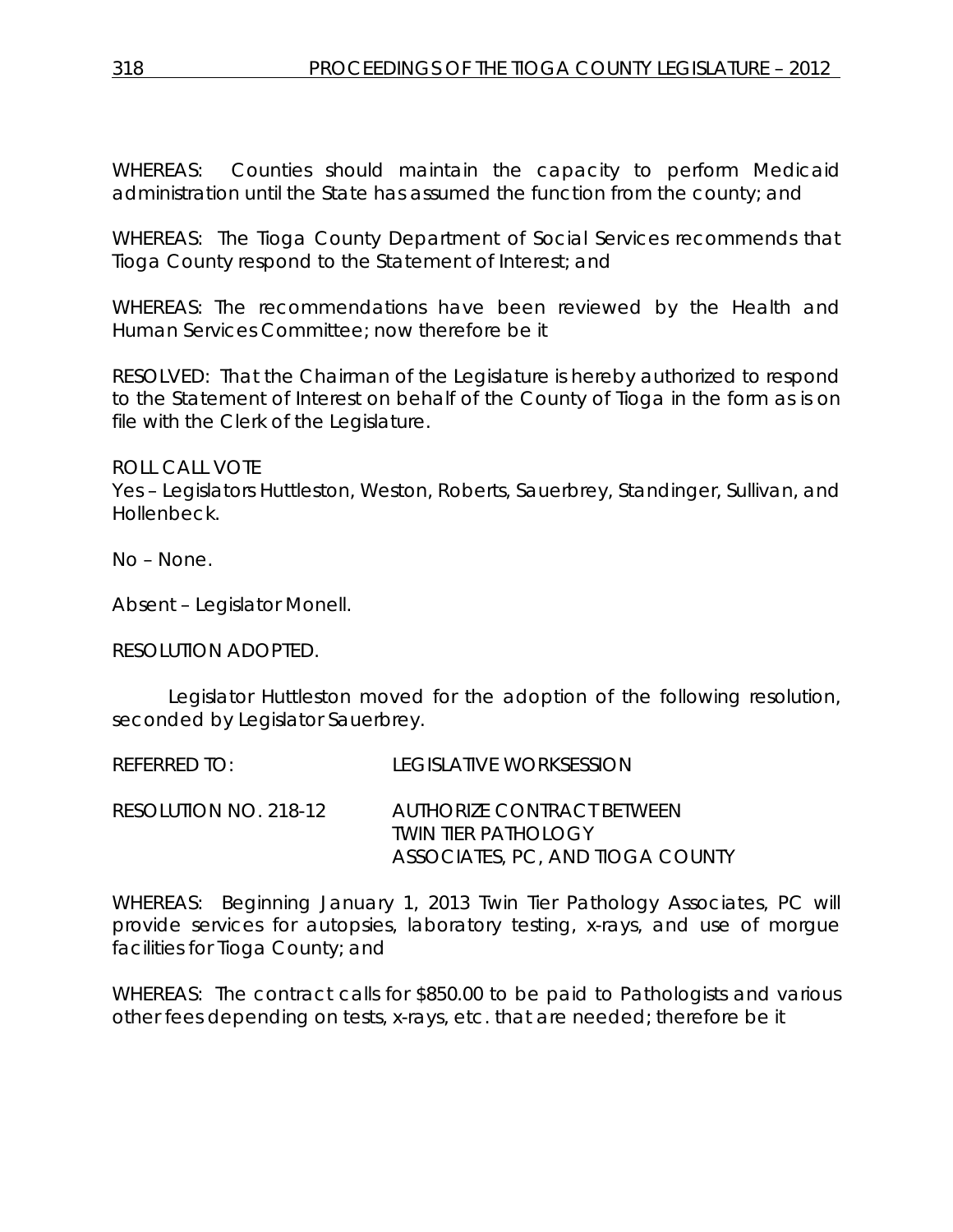RESOLVED: That the Tioga County Legislature authorizes the Tioga County Chair to sign a contract, upon approval of the County Attorney, with Twin Tier Pathology Associates, PC for services rendered to Tioga County at the costs listed above and for a term of 1/1/13 through 12/31/13.

ROLL CALL VOTE

Yes – Legislators Huttleston, Weston, Roberts, Sauerbrey, Standinger, Sullivan, and Hollenbeck.

No – None.

Absent – Legislator Monell.

RESOLUTION ADOPTED.

Legislator Sauerbrey moved for the adoption of the following resolution, seconded by Legislator Standinger.

REFERRED TO: PUBLIC SAFETY

RESOLUTION NO. 219-12 *AUTHORIZING CHAIR OF THE LEGISLATURE TO EXERCISE CERTAIN LEGISLATIVE POWERS DURING A DECLARED STATE OF EMERGENCY*

WHEREAS: During a declared local state of emergency, Executive Law Article 2B confers upon the "chief executive" certain emergency powers to protect the life and property of the County or to bring the emergency situation under control; and

WHEREAS: The term "chief executive" includes the Chair of the Legislature in the absence of a county executive or manager; and

WHEREAS: During a state of emergency, it may be difficult or impossible for a quorum of the Tioga County Legislature to convene to conduct the business of the County to ensure the continuity of government during the disaster; and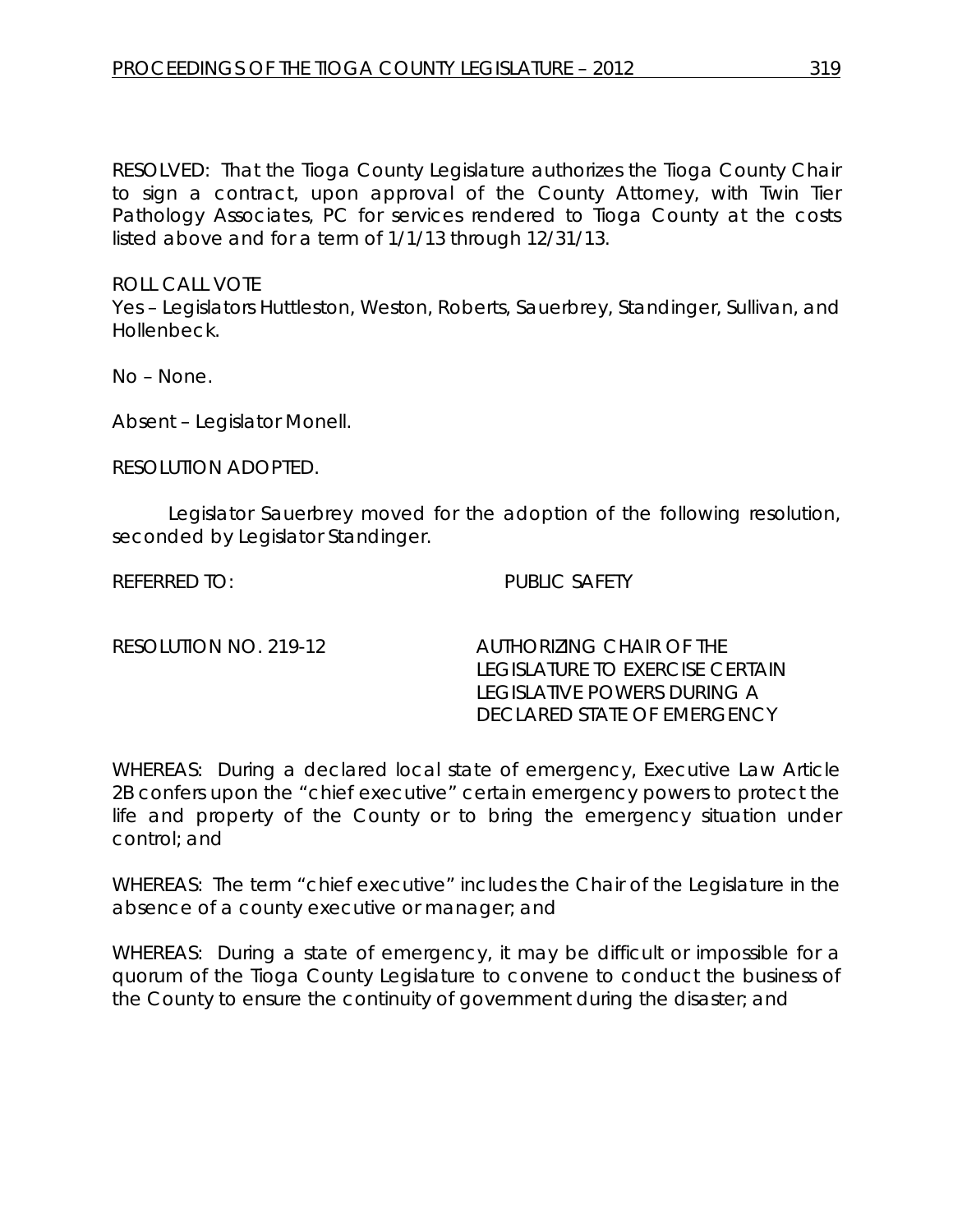WHEREAS: The Tioga County Legislature would like to authorize the Chair of the Legislature to make the decisions necessary to protect the life and property of the citizens of Tioga County during a declared local state of emergency; therefore be it

RESOLVED: That once a local state of emergency is declared by the Chair of the Legislature pursuant to Executive Law Article 2B, the Tioga County Legislature authorizes the Chair to promulgate any orders necessary to govern the County and ensure continuity of government until such time that the a quorum of the Legislature can convene.

ROLL CALL VOTE

Yes – Legislators Huttleston, Weston, Roberts, Sauerbrey, Standinger, Sullivan, and Hollenbeck.

No – None.

Absent – Legislator Monell.

RESOLUTION ADOPTED.

Legislator Hollenbeck moved for the adoption of the following resolution, seconded by Legislator Sullivan.

REFERRED TO: PERSONNEL COMMITTEE

RESOLUTION NO. 220-12 *AUTHORIZE CONTRACT WITH POMCO GROUP FOR WORKERS' COMPENSATION ADMINISTRATION*

WHEREAS: The Tioga County Self-Insurance Plan has been using the services of POMCO Group, a third-party administrator for our workers' compensation program, since January 1, 2003; and

WHEREAS: POMCO representatives have a dedicated in-house team of supervisors, claims adjusters, case managers, and medical bill auditors that work together to provide effective proactive management on all workers' compensation claims; and

WHEREAS: POMCO communicates with all representatives of the Tioga County Self-Insurance Plan to ensure that cases are handled as desired by the selfinsured employer; and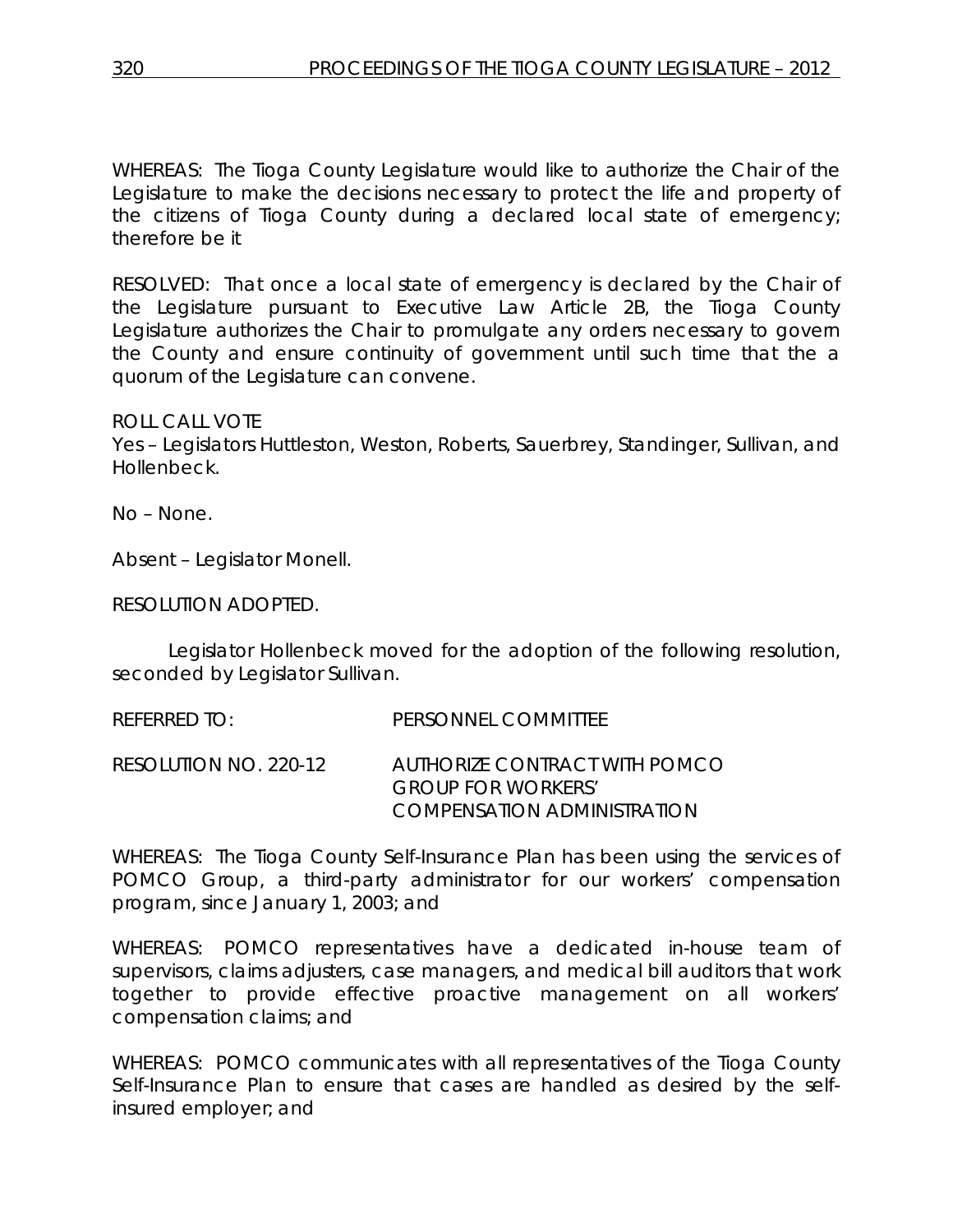WHEREAS: POMCO actively works to recoup any medical savings or recover any funds under New York State Workers' Compensation Law on our workers' compensation cases; and

WHEREAS: POMCO has submitted a two year contract with no increase in the workers' compensation administration fees from the previous two year contract; therefore be it

RESOLVED: That the Tioga County Legislature authorizes the Chair of the Legislature to enter into a two year contract with POMCO Group, subject to review by the County Attorney, to be our third party administrator for the Tioga County Self Insurance Plan, for the period of January 1, 2013 through December 31, 2014 at a flat per year plan administration, claim handling, and reporting cost of \$19,275.00 for 2013 and \$19,275.00 for 2014.

ROLL CALL VOTE Yes – Legislators Huttleston, Weston, Roberts, Sauerbrey, Standinger, Sullivan, and Hollenbeck.

No – None.

Absent – Legislator Monell.

RESOLUTION ADOPTED.

Legislator Roberts moved for the adoption of the following resolution, seconded by Legislator Huttleston.

| referred to:          | <b>PUBLIC WORKS</b><br>PERSONNEL                                             |
|-----------------------|------------------------------------------------------------------------------|
| RESOLUTION NO. 221-12 | ABOLISH TWO (2) FULL-TIME &<br>ONE (1) PART-TIME CLEANER<br><b>POSITIONS</b> |

WHEREAS: Legislative approval is required to abolish or create any new position within a Tioga County Department; and

WHEREAS: The Commissioner of Public Works received sealed bids for Cleaning Services for all County Office Buildings on July 30, 2012; and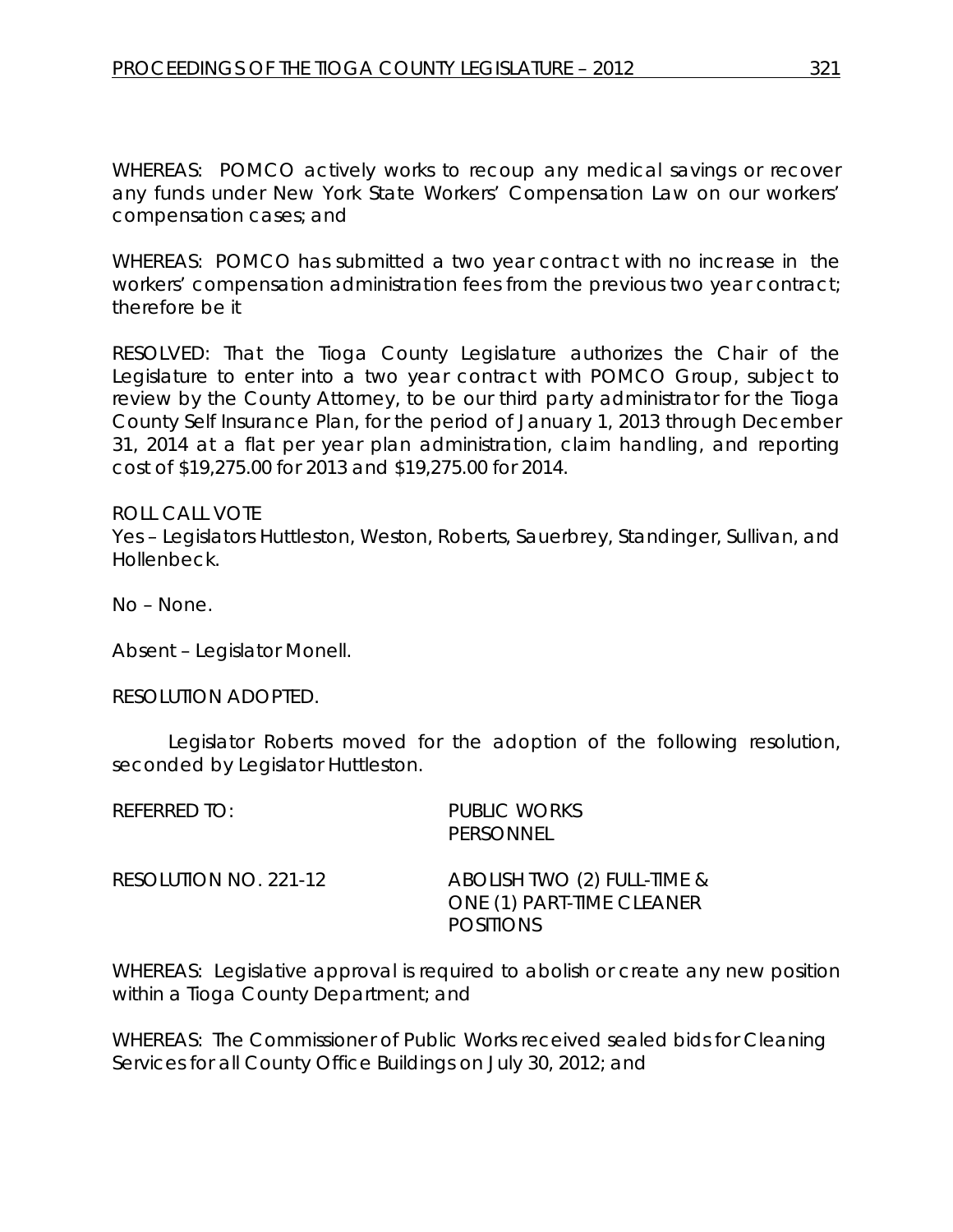WHEREAS: There is a considerable cost savings to the county by awarding the Cleaning bid; therefore be it

RESOLVED: That the Tioga County Legislature approves the abolishment of two (2) full-time Cleaners (1) Cleaner II & (1) Cleaner (I), and one (1) part-time Cleaner; and be it further

RESOLVED: The abolishment of the above positions will be effective as of the close of business on September 28, 2012.

ROLL CALL VOTE

Yes – Legislators Huttleston, Weston, Roberts, Sauerbrey, Standinger, Sullivan, and Hollenbeck.

No – None.

Absent – Legislator Monell.

RESOLUTION ADOPTED.

Legislator Sullivan moved for the adoption of the following resolution, seconded by Legislator Sauerbrey.

| REFERRED TO:          | LEGISLATIVE WORKSESSION<br>PERSONNEL COMMITTEE                            |
|-----------------------|---------------------------------------------------------------------------|
| RESOLUTION NO. 222-12 | REQUEST WAIVER OF 90-DAY HIRING DELAY<br><i><b>TREASURER'S OFFICE</b></i> |

WHEREAS: Resolution 277-11 extended the 90-day hiring delay through December 31, 2012; and

WHEREAS: Effective September 14, 2012, Rachel Zaimoff will resign her position as Senior Payroll Clerk in the Treasurer's Office; and

WHEREAS: The Treasurer's Office is presently understaffed due to an existing vacancy and a leave of absence; therefore be it

RESOLVED: That the Treasurer is hereby granted a waiver from the 90-day hiring delay and is authorized to fill the Senior Payroll Clerk position at an annual salary of \$30,511(CSEA Salary Grade VII), effective September 17, 2012.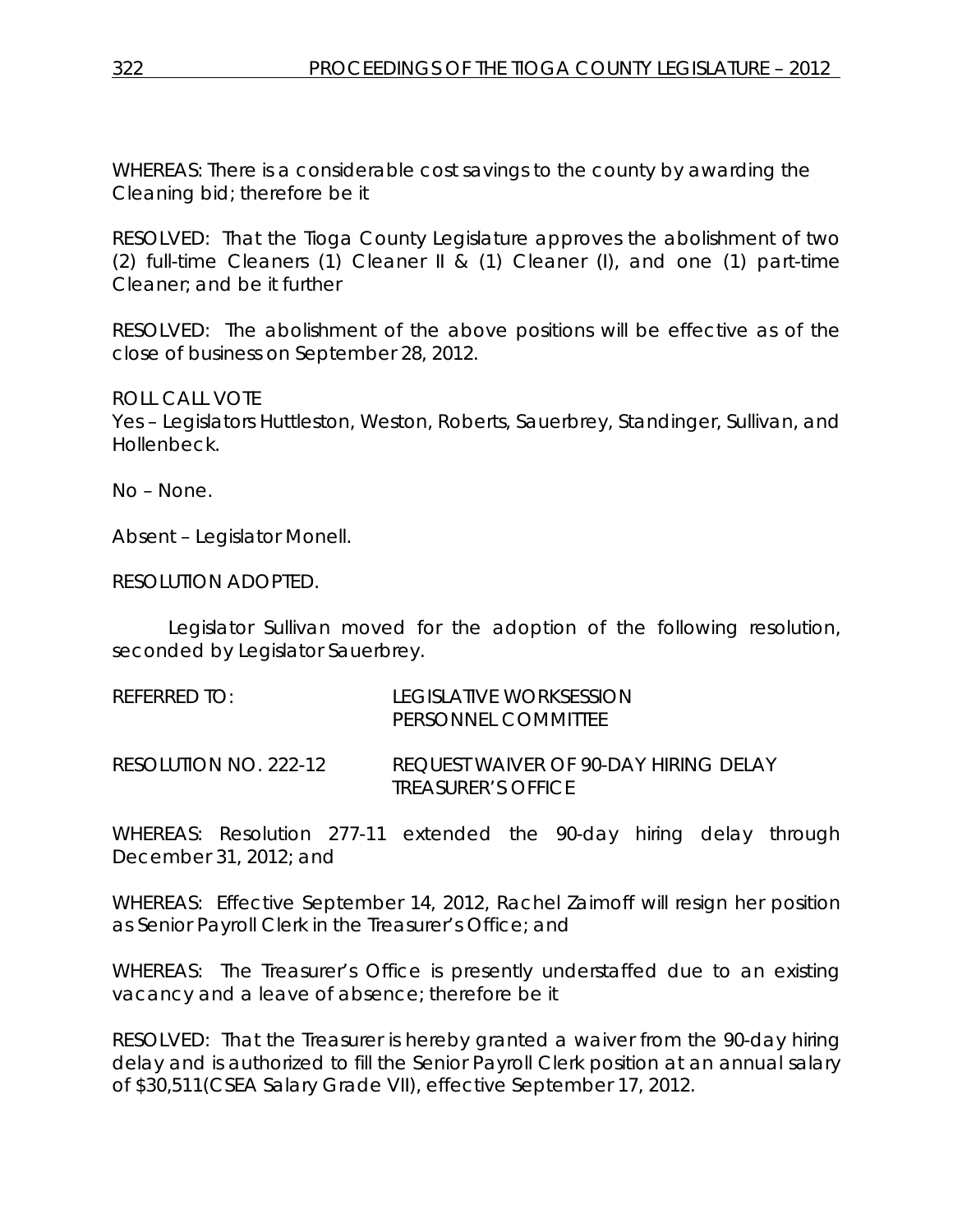ROLL CALL VOTE

Yes – Legislators Huttleston, Weston, Roberts, Sauerbrey, Standinger, Sullivan, and Hollenbeck.

No – None.

Absent – Legislator Monell.

RESOLUTION ADOPTED.

Legislator Sullivan made a motion to have the following late-filed resolutions considered, seconded by Legislator Hollenbeck and carried with Legislator Monell being absent.

Legislator Huttleston moved for the adoption of the following resolution, seconded by Legislator Hollenbeck.

REFERRED TO: HEALTH & HUMAN SERVICES COMMITTEE

RESOLUTION NO. 223-12 *APPROVAL FOR GRANT APPLICATION PUBLIC HEALTH*

WHEREAS: Tioga County Health Department (TCHD) has received notice of a grant funding opportunity through the New York State Association of County Health Officials (NYSACHO); and

WHEREAS: Accreditation of Public Health Departments nationwide is new and still being developed, yet it is clear future State Aid and grant funding will be based upon successful accreditation; and

WHEREAS: TCHD was selected in 2009 to be a BETA test site for the National Public Health Accreditation Board (PHAB); and

WHEREAS: TCHD is in the formal process of self-evaluating readiness and preparation of the accreditation process and needs assistance in this endeavor; and

WHEREAS: NYSACHO is proactively assisting New York counties to prepare for the requirements of accreditation, which is the intent and purpose of the NYSACHO Accreditation Support Grant; and

WHEREAS: TCHD desires to apply for this grant; and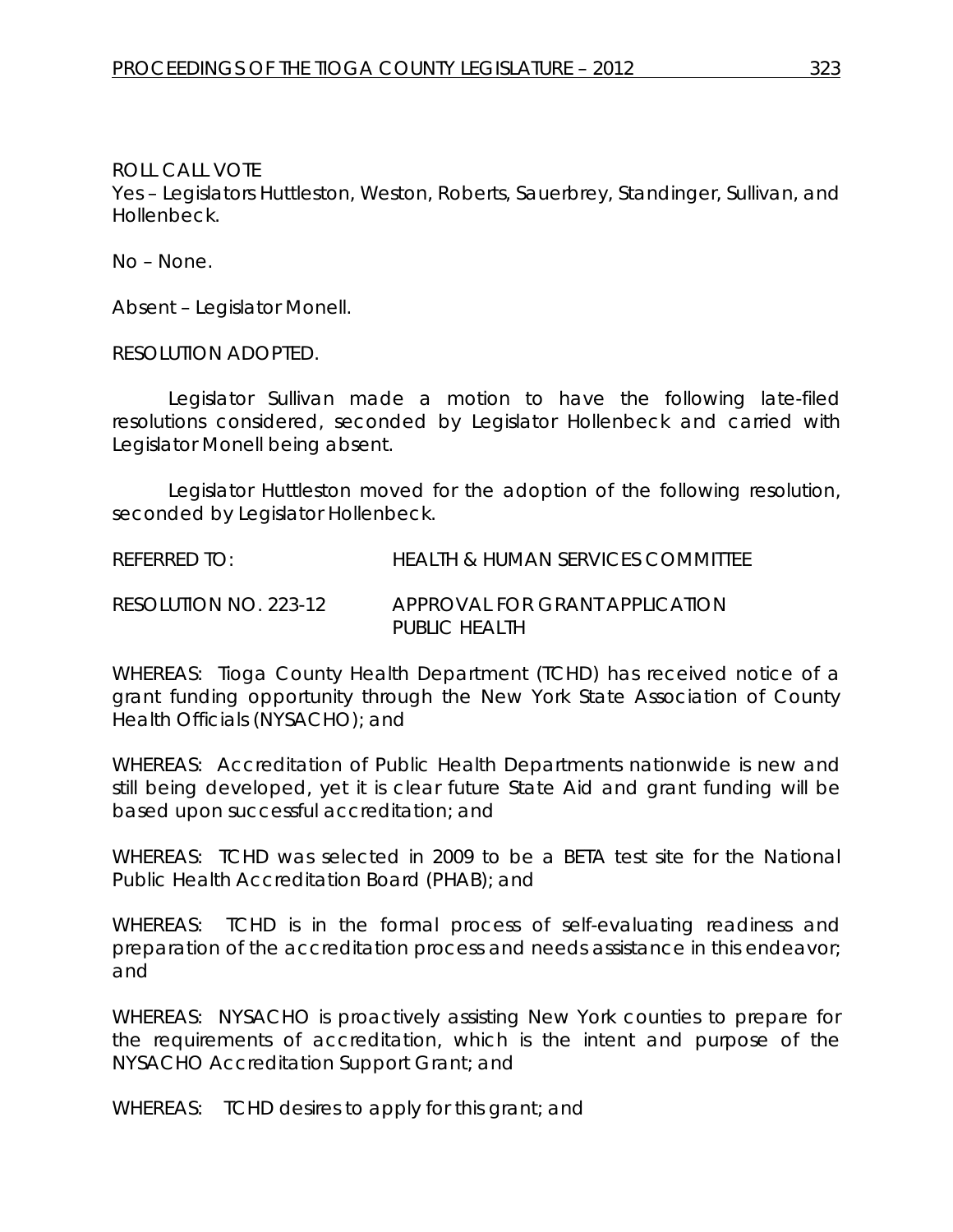WHEREAS: The NYSACHO grant does not require any local contribution/match; and

WHEREAS: Although no local contribution/match, the grant's requirement of a contract if TCHD is awarded the funding meets the criteria in County Policy 47 regarding the requirement of a resolution seeking Legislative approval; therefore be it

RESOLVED: That Tioga County Health Department be approved to submit an application for the NYSACHO grant.

ROLL CALL VOTE

Yes – Legislators Huttleston, Weston, Roberts, Sauerbrey, Standinger, Sullivan, and Hollenbeck.

No – None.

Absent – Legislator Monell.

RESOLUTION ADOPTED.

Legislator Hollenbeck moved for the adoption of the following resolution, seconded by Legislator Sauerbrey.

| REFERRED TO: | LEGISLATIVE WORKSESSION    |
|--------------|----------------------------|
|              | <b>PERSONNEL COMMITTEE</b> |

RESOLUTION NO. 224-12 *APPOINT COUNTY LEGISLATOR*

WHEREAS: District 5 Legislative position has been vacant since June 25, 2012; and

WHEREAS: The term of office for Legislative District 5 runs until December 31, 2015; and

WHEREAS: Pursuant to Local Law 2 of 2011, District 5 Legislative seat must be filled by a qualified resident-elector of the Town of Barton and Village of Waverly; and

WHEREAS: The Legislature has found and determined that a qualified residentelector residing in the Town/Village of Waverly shall be appointed to fill the unexpired term of District 5; now therefore be it